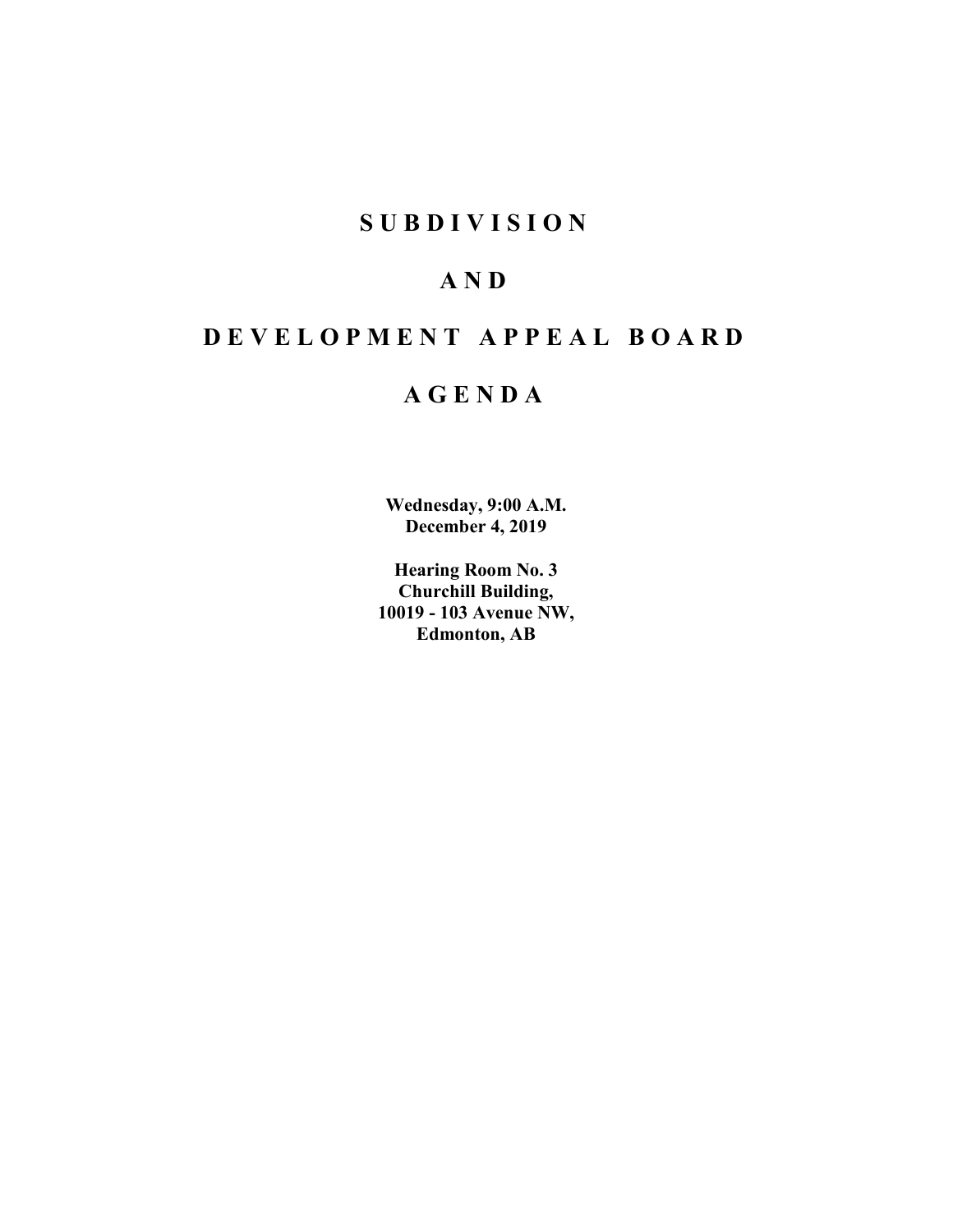## **SUBDIVISION AND DEVELOPMENT APPEAL BOARD HEARING ROOM NO. 3**

| 9:00 A.M.<br>SDAB-D-19-211<br>Install (1) Minor Digital Off-premises Roof<br>$\mathbf{I}$<br>Sign (PATTISON   KEN CHOW<br>PHOTOGRAPHY)<br>9904 - 82 Avenue NW<br>Project No.: 344011183-001<br>10:30 A.M.<br>SDAB-D-19-212<br>Install (1) Minor Digital On-Premises Off-<br>$\mathbf{I}$<br>Premises Freestanding Sign (PATTISON  <br>2191722 ALBERTA LTD)<br>9703 - 137 Avenue NW<br>Project No.: 153094895-003<br>SDAB-D-19-504<br>Order to remove and refrain from parking any<br>$1:30$ p.m.<br>Ш<br>commercial vehicles in the required front yard<br>area. Remove and refrain all vehicles exceeding<br>4600 kg from residential property and refrain<br>from parking vehicles over this weight on the |  |
|--------------------------------------------------------------------------------------------------------------------------------------------------------------------------------------------------------------------------------------------------------------------------------------------------------------------------------------------------------------------------------------------------------------------------------------------------------------------------------------------------------------------------------------------------------------------------------------------------------------------------------------------------------------------------------------------------------------|--|
|                                                                                                                                                                                                                                                                                                                                                                                                                                                                                                                                                                                                                                                                                                              |  |
|                                                                                                                                                                                                                                                                                                                                                                                                                                                                                                                                                                                                                                                                                                              |  |
|                                                                                                                                                                                                                                                                                                                                                                                                                                                                                                                                                                                                                                                                                                              |  |
|                                                                                                                                                                                                                                                                                                                                                                                                                                                                                                                                                                                                                                                                                                              |  |
|                                                                                                                                                                                                                                                                                                                                                                                                                                                                                                                                                                                                                                                                                                              |  |
| property in future.                                                                                                                                                                                                                                                                                                                                                                                                                                                                                                                                                                                                                                                                                          |  |
| 7819 – 166 Avenue NW                                                                                                                                                                                                                                                                                                                                                                                                                                                                                                                                                                                                                                                                                         |  |

*NOTE: Unless otherwise stated, all references to "Section numbers" refer to the authority under the Edmonton Zoning Bylaw 12800.*

*.*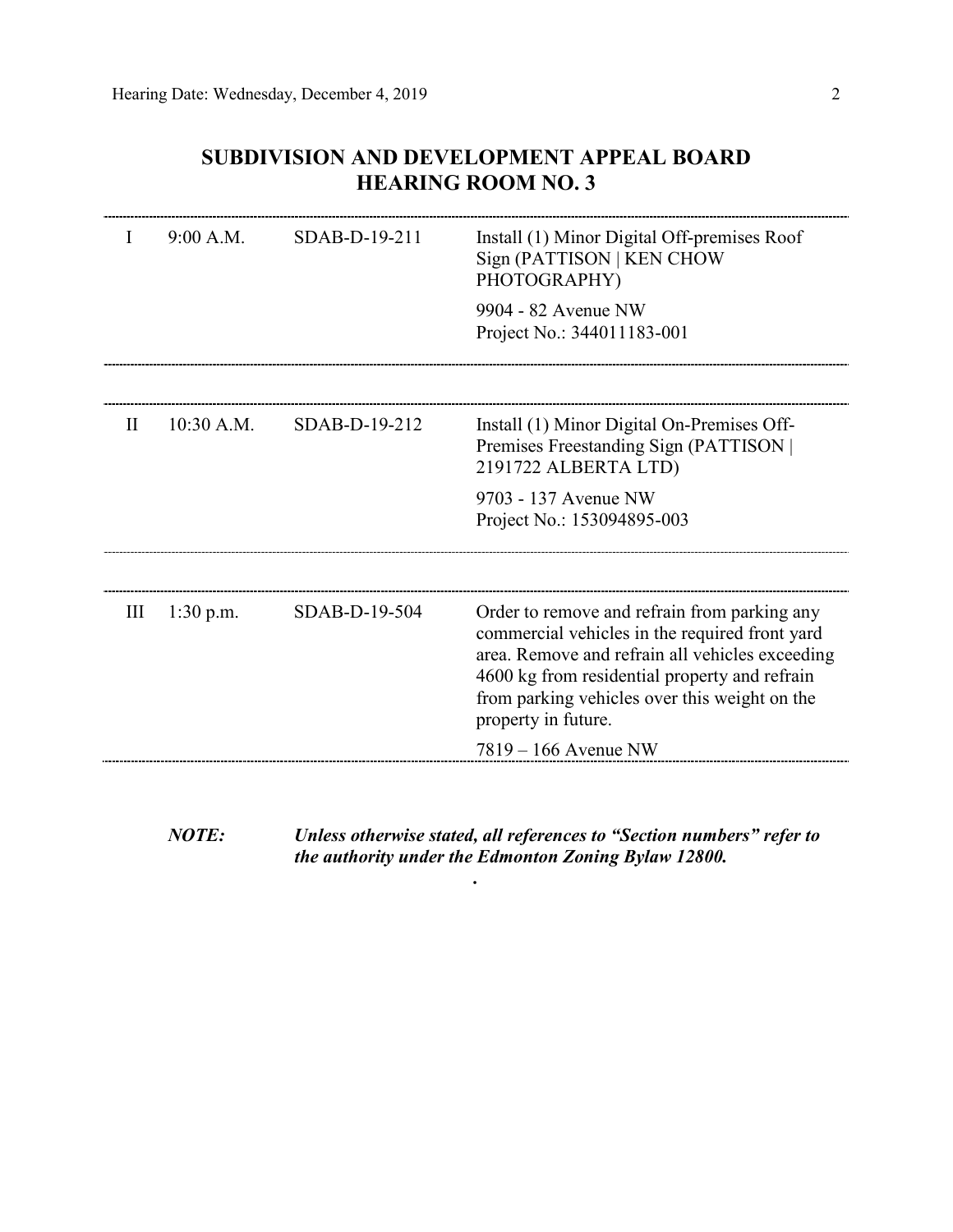#### FILE: SDAB-D-19-211

#### AN APPEAL FROM THE DECISION OF THE DEVELOPMENT OFFICER

APPELLANT:

APPLICATION NO.: 344011183-001 APPLICATION TO: Install (1) Minor Digital Off-premises Roof Sign (PATTISON | KEN CHOW PHOTOGRAPHY) DECISION OF THE DEVELOPMENT AUTHORITY: Refused DECISION DATE: November 19, 2019 DATE OF APPEAL: November 20, 2019 MUNICIPAL DESCRIPTION OF SUBJECT PROPERTY: 9904 - 82 Avenue NW LEGAL DESCRIPTION: Plan I Blk 71 Lots 14-15 ZONE: CB2 - General Business Zone OVERLAY: Main Streets Overlay Whyte Avenue Commercial Overlay STATUTORY PLAN: Strathcona Area Redevelopment Plan

## *Grounds for Appeal*

The Appellant provided the following reasons for appealing the decision of the Development Authority:

> We are solicitors for Pattison Outdoor Advertising, the Applicant in the above noted matter. Our clients' Development Permit Application has been refused. On behalf of our clients, we hereby appeal the refusal on the following grounds:

- 1. This is an Application to renew the Permit for the subject Sign which was approved by the Board in November of 2014. The Sign has existed in its present location without complaint or concern since then.
- 2. As a condition of their 2014 approval, our clients were required to remove two Freestanding Off-Premises Signs from the intersection. These Signs were removed and have not been replaced. In the result, Off-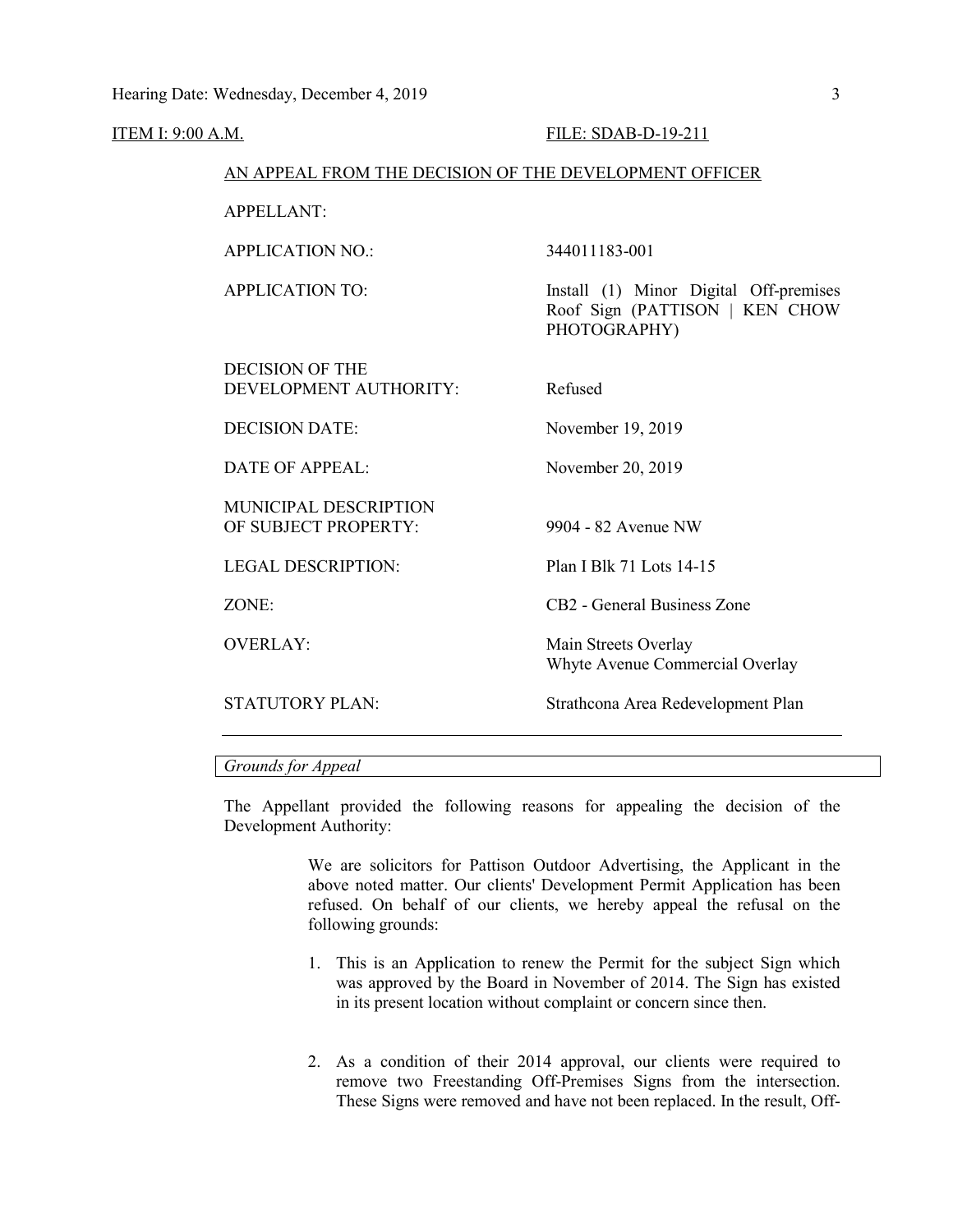Premises signage impact in the area remains at the reduced level contemplated in 2014.

3. Such further and other reasons as may be presented at the hearing of this appeal.

### *General Matters*

### **Appeal Information:**

The *Municipal Government Act*, RSA 2000, c M-26 states the following:

#### **Grounds for Appeal**

**685(1)** If a development authority

- (a) fails or refuses to issue a development permit to a person,
- (b) issues a development permit subject to conditions, or
- (c) issues an order under section 645,

the person applying for the permit or affected by the order under section 645 may appeal to the subdivision and development appeal board.

### **Appeals**

**686(1)** A development appeal to a subdivision and development appeal board is commenced by filing a notice of the appeal, containing reasons, with the board,

- (a) in the case of an appeal made by a person referred to in section 685(1)
	- (i) with respect to an application for a development permit,
		- (A) within 21 days after the date on which the written decision is given under section 642, […]

## **Hearing and Decision**

…

**687(3)** In determining an appeal, the subdivision and development appeal board

- (a.1) must comply with the land use policies;
- (a.2) subject to section 638, must comply with any applicable statutory plans;
- (a.3) subject to clauses (a.4) and (d), must comply with any land use bylaw in effect;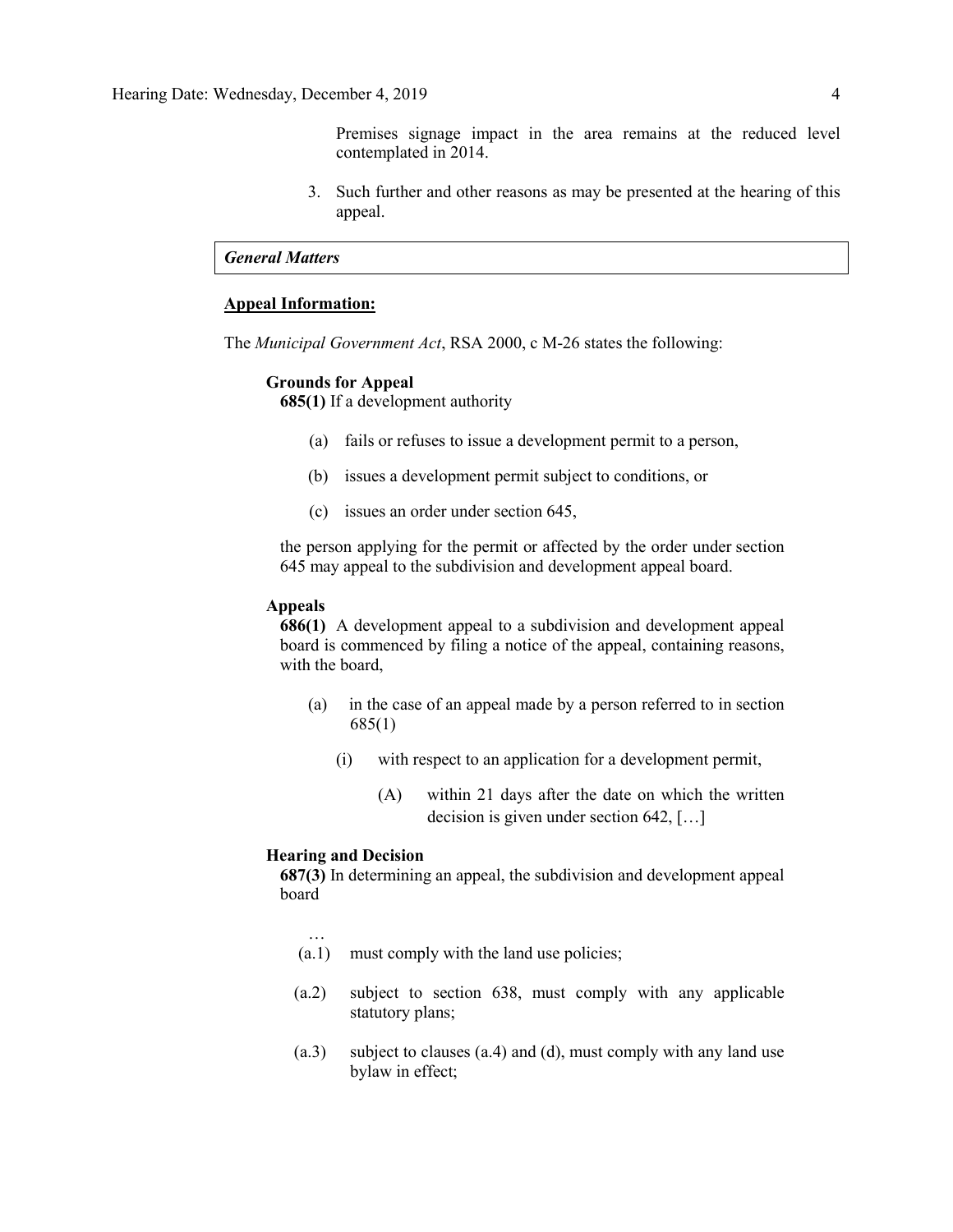- (a.4) must comply with the applicable requirements of the regulations under the Gaming, Liquor and Cannabis Act respecting the location of premises described in a cannabis licence and distances between those premises and other premises;
	- …
	- (c) may confirm, revoke or vary the order, decision or development permit or any condition attached to any of them or make or substitute an order, decision or permit of its own;
	- (d) may make an order or decision or issue or confirm the issue of a development permit even though the proposed development does not comply with the land use bylaw if, in its opinion,
		- (i) the proposed development would not
			- (A) unduly interfere with the amenities of the neighbourhood, or
			- (B) materially interfere with or affect the use, enjoyment or value of neighbouring parcels of land,

and

(ii) the proposed development conforms with the use prescribed for that land or building in the land use bylaw.

## **General Provisions from the** *Edmonton Zoning Bylaw:*

## Under section 340.3(40), a **Minor Digital Off-premises Sign** is a **Discretionary Use** in the **(CB2) General Business Zone**.

Under section 7.9(6), **Minor Digital Off-premises Signs** means:

a Freestanding or Fascia Sign that contains Digital Copy, is a Permanent Sign, displays Off-premises Advertising, and does not include moving effects, message transition effects, video images, or animation.

## Under section 6.2, **Freestanding Signs** means:

a Sign supported independently of a building.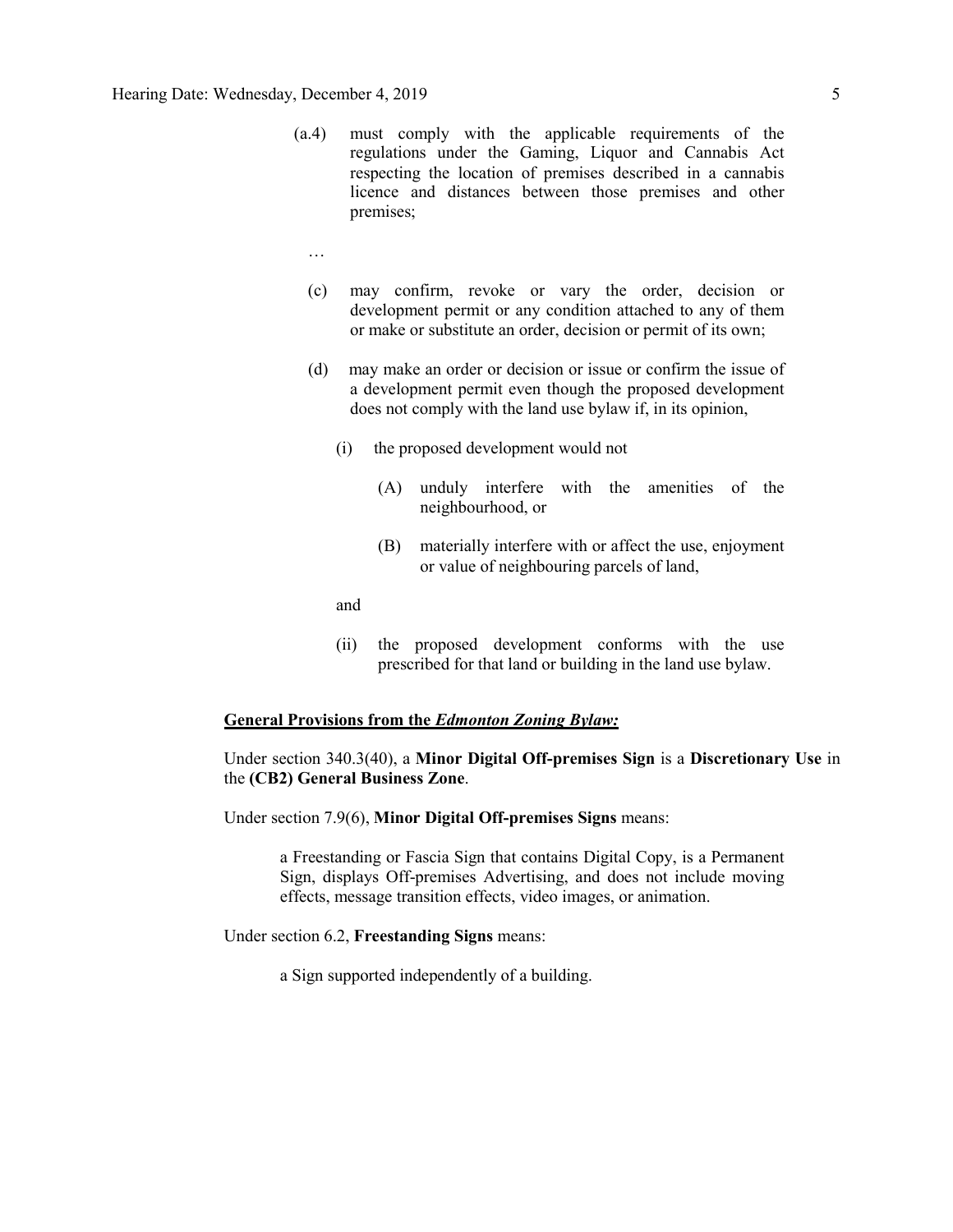

Under section 6.2, **Off-Premise Signs** means:

any Sign displaying Copy that directs attention to a business, activity, product, service or entertainment that cannot be considered as the principal products sold nor a principal business, activity, service or entertainment provided on the premises or Site where the Sign is displayed.

#### Section 330.1 states that the **General Purpose** of the **(CB2) General Business Zone** is:

to provide for businesses that require large Sites and a location with good visibility and accessibility along, or adjacent to, major public roadways.

#### Section 819.1 states that the **General Purpose** of the **Main Streets Overlay** is to:

to encourage and strengthen the pedestrian-oriented character of Edmonton's main street commercial areas that are located in proximity to residential and transit-oriented areas, by providing visual interest, transparent storefront displays, and amenities for pedestrians.

Section 819.5(2) of the **Main Streets Overlay** states "Signs shall complement the pedestrian-oriented commercial environment and shall be provided in accordance with Schedule 59E of this Bylaw."

#### *Roof Signs*

Section 59.2(15) states Major Digital Signs, Minor Digital On-premises Signs, Minor Digital Off-premises Signs, and Minor Digital On-premises Off-premises Signs shall not be Roof Signs, Projecting Signs or Temporary Signs (Reference Section 59.2(15)).

Under Section 6.2, Roof Signs means a Sign erected upon, against, or above a roof, or on top of or above, the parapet of a building.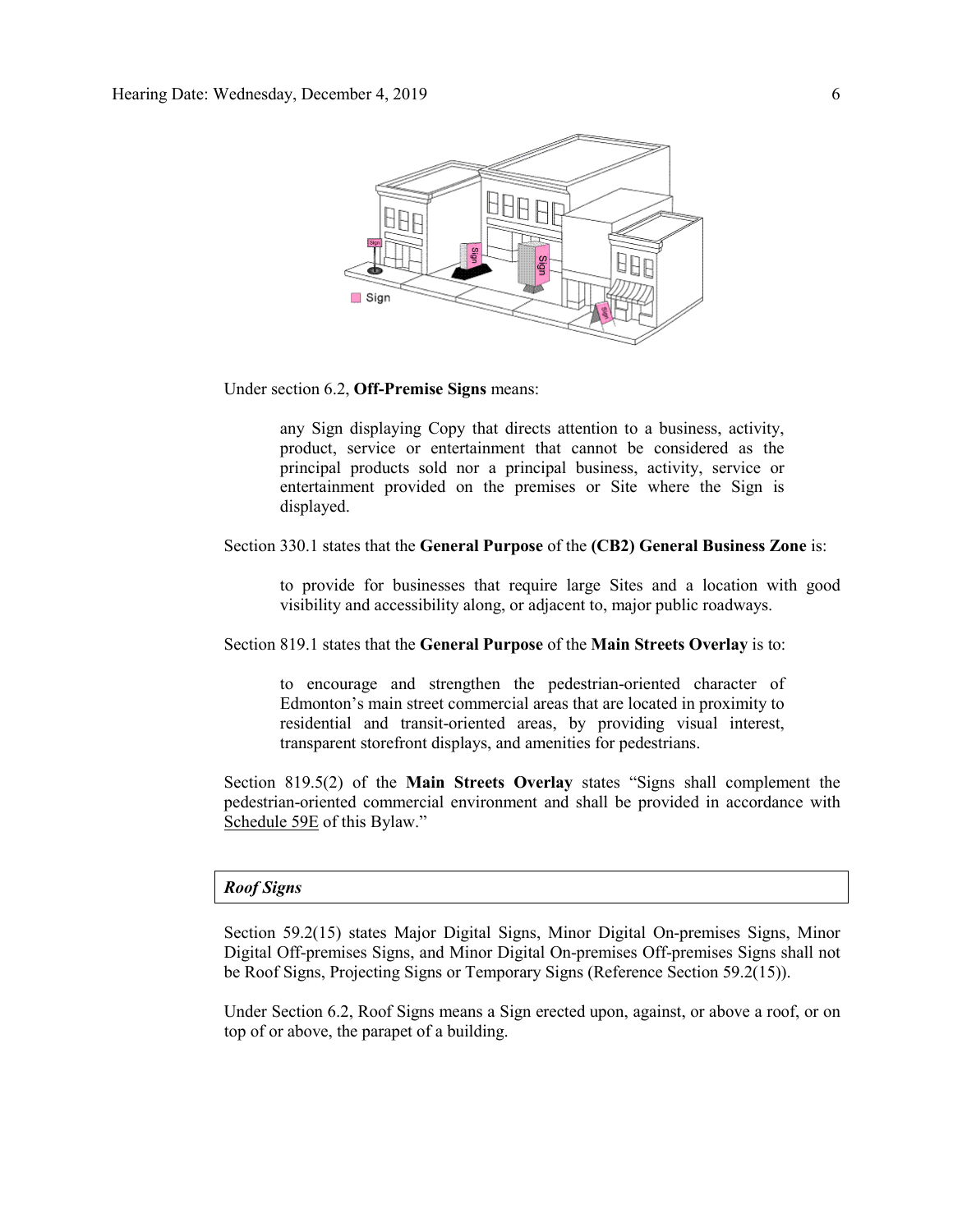

## **Development Officer's Determination**

The proposed Minor Digital Off-premises Sign is mounted on the Roof contrary to Section 59.2(15).

*Previous Subdivision and Development Appeal Board Decision*

| <b>Application Number</b> | <b>Description</b>                                       | <b>Decision</b>                                      |
|---------------------------|----------------------------------------------------------|------------------------------------------------------|
| $SDAB-D-14-272$           |                                                          | To demolish the existing November 7, 2014; "that the |
|                           |                                                          | Freestanding Off-premises Appeal be allowed and the  |
|                           |                                                          | Sign (North of building) Development be granted with |
|                           | and install (1) roof mounted   conditions and variance." |                                                      |
|                           | Minor Digital Off-premises                               |                                                      |
|                           | Sign                                                     |                                                      |

## Notice to Applicant/Appellant

Provincial legislation requires that the Subdivision and Development Appeal Board issue its official decision in writing within fifteen days of the conclusion of the hearing.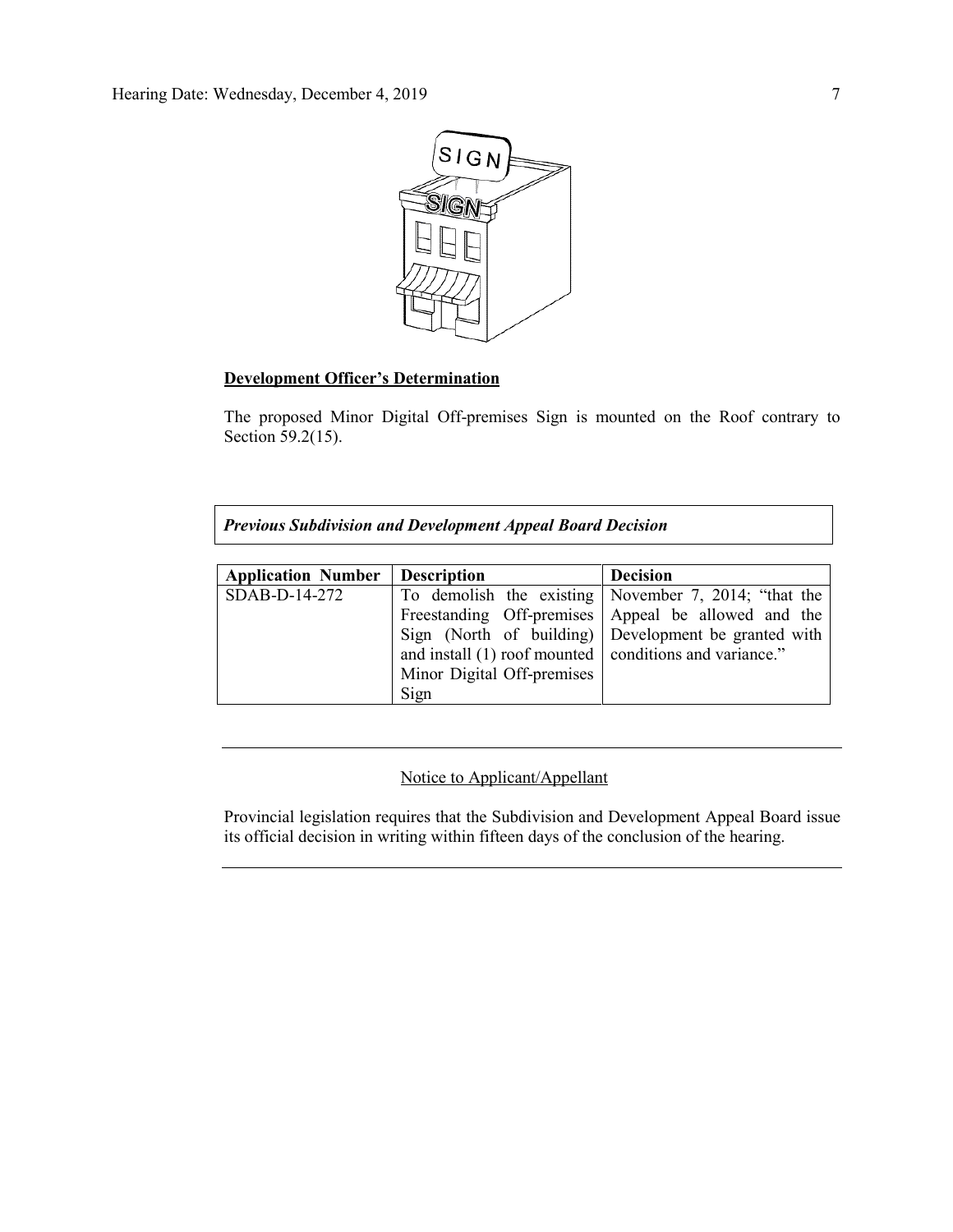| <b>Edmonton</b>                                                                                                                                                                                                                                                                                                                                                              | <b>Application for</b>   |                                       | Project Number: 344011183-001<br><b>Application Date:</b><br>OCT 17, 2019<br>November 20, 2019 at 10:33 AM<br>Printed:<br>1 of 2<br>Page: |
|------------------------------------------------------------------------------------------------------------------------------------------------------------------------------------------------------------------------------------------------------------------------------------------------------------------------------------------------------------------------------|--------------------------|---------------------------------------|-------------------------------------------------------------------------------------------------------------------------------------------|
|                                                                                                                                                                                                                                                                                                                                                                              | <b>Sign Combo Permit</b> |                                       |                                                                                                                                           |
| This document is a Development Permit Decision for the development application described below.                                                                                                                                                                                                                                                                              |                          |                                       |                                                                                                                                           |
| Applicant<br>Property Address(es) and Legal Description(s)                                                                                                                                                                                                                                                                                                                   |                          |                                       |                                                                                                                                           |
|                                                                                                                                                                                                                                                                                                                                                                              |                          | 9904 - 82 AVENUE NW                   |                                                                                                                                           |
|                                                                                                                                                                                                                                                                                                                                                                              |                          | Plan I Blk 71 Lots 14-15              |                                                                                                                                           |
|                                                                                                                                                                                                                                                                                                                                                                              |                          | Location(s) of Work                   |                                                                                                                                           |
|                                                                                                                                                                                                                                                                                                                                                                              | Suite:                   | 9904 - 82 AVENUE NW                   |                                                                                                                                           |
|                                                                                                                                                                                                                                                                                                                                                                              |                          | Building: 9904 - 82 AVENUE NW         |                                                                                                                                           |
| <b>Scope of Application</b><br>To install (1) Minor Digital Off-premises Roof Sign (PATTISON   KEN CHOW PHOTOGRAPHY).                                                                                                                                                                                                                                                        |                          |                                       |                                                                                                                                           |
| <b>Permit Details</b>                                                                                                                                                                                                                                                                                                                                                        |                          |                                       |                                                                                                                                           |
| ASA Sticker No./Name of Engineer:                                                                                                                                                                                                                                                                                                                                            |                          | Class of Permit: Class B              |                                                                                                                                           |
| Construction Value: 0                                                                                                                                                                                                                                                                                                                                                        | <b>Expiry Date:</b>      |                                       |                                                                                                                                           |
|                                                                                                                                                                                                                                                                                                                                                                              |                          |                                       |                                                                                                                                           |
| Fascia Off-premises Sign: 0                                                                                                                                                                                                                                                                                                                                                  |                          | Freestanding Off-premises Sign: 0     |                                                                                                                                           |
| Fascia On-premises Sign: 0                                                                                                                                                                                                                                                                                                                                                   |                          | Freestanding On-premises Sign: 0      |                                                                                                                                           |
| Roof Off-premises Sign: 0                                                                                                                                                                                                                                                                                                                                                    |                          | Projecting Off-premises Sign: 0       |                                                                                                                                           |
| Roof On-premises Sign: 0                                                                                                                                                                                                                                                                                                                                                     |                          | Projecting On-premises Sign: 0        |                                                                                                                                           |
| Minor Digital On-premises Sign: 0                                                                                                                                                                                                                                                                                                                                            |                          | Replacement Panel on Existing Sign: 0 |                                                                                                                                           |
| Minor Digital Off-premises Sign: 1                                                                                                                                                                                                                                                                                                                                           |                          | Comprehensive Sign Design: 0          |                                                                                                                                           |
| Minor Digital On/Off-premises Sign: 0                                                                                                                                                                                                                                                                                                                                        |                          | Major Digital Sign: 0                 |                                                                                                                                           |
| I/We certify that the above noted details are correct.                                                                                                                                                                                                                                                                                                                       |                          |                                       |                                                                                                                                           |
| Applicant signature:                                                                                                                                                                                                                                                                                                                                                         |                          |                                       |                                                                                                                                           |
| <b>Development Application Decision</b><br>Refused<br>Issue Date: Nov 19, 2019 Development Authority: MERCIER, KELSEY                                                                                                                                                                                                                                                        |                          |                                       |                                                                                                                                           |
| <b>Reason for Refusal</b><br>1. Major Digital Signs, Minor Digital On-premises Signs, Minor Digital Off-premises Signs, and Minor Digital On-premises Off-<br>premises Signs shall not be Roof Signs, Projecting Signs or Temporary Signs (Reference Section 59.2(15)).<br>The proposed Minor Digital Off-premises Sign is mounted on the Roof contrary to Section 59.2(15). |                          |                                       |                                                                                                                                           |
| <b>Rights of Appeal</b><br>The Applicant has the right of appeal within 21 days after the date on which the decision is made, as outlined in Section 683<br>through 689 of the Municipal Government Act.                                                                                                                                                                     |                          |                                       |                                                                                                                                           |
| Fees                                                                                                                                                                                                                                                                                                                                                                         |                          |                                       |                                                                                                                                           |
| <b>Fee Amount</b>                                                                                                                                                                                                                                                                                                                                                            | <b>Amount Paid</b>       | <b>Receipt#</b>                       | <b>Date Paid</b>                                                                                                                          |
| Sign Dev Appl Fee - Digital Signs<br>\$458.00                                                                                                                                                                                                                                                                                                                                | \$458.00                 | 06230357                              | Oct 22, 2019                                                                                                                              |
|                                                                                                                                                                                                                                                                                                                                                                              |                          |                                       |                                                                                                                                           |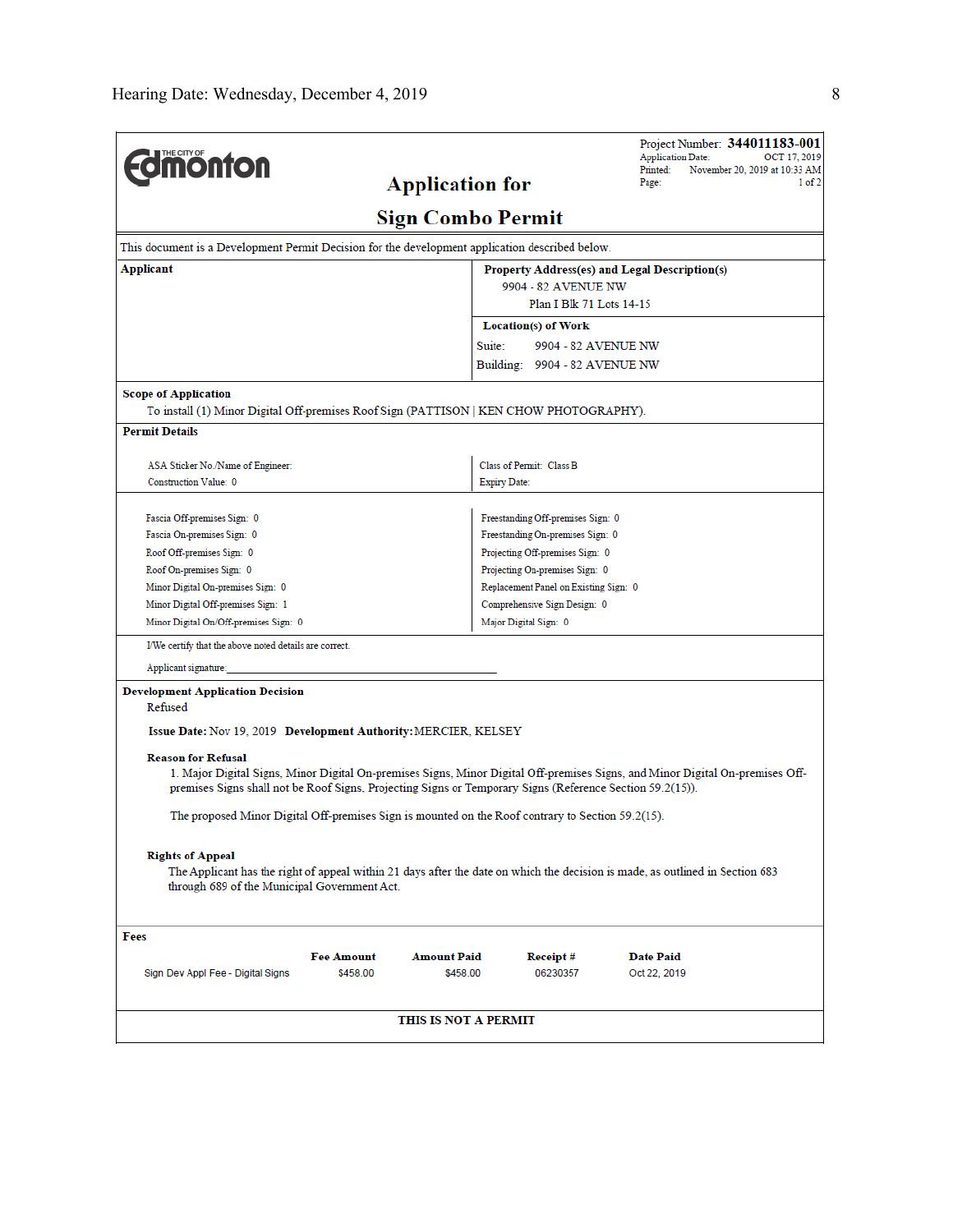

Site Location **General Execution State SDAB-D-19-211** 

N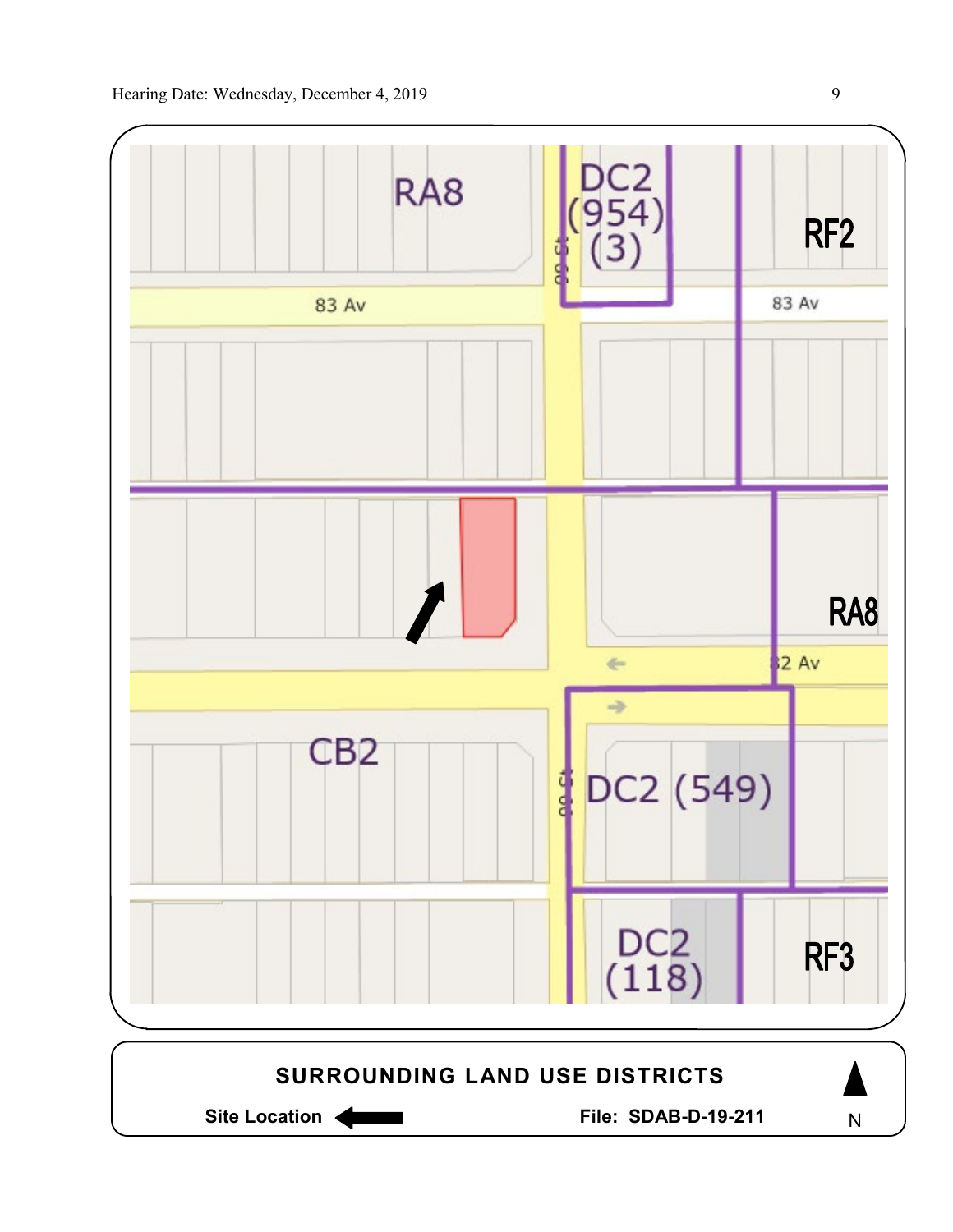ITEM II: 10:30 A.M. FILE: SDAB-D-19-212

## AN APPEAL FROM THE DECISION OF THE DEVELOPMENT OFFICER

| <b>APPELLANT:</b>                                    |                                                                                                              |
|------------------------------------------------------|--------------------------------------------------------------------------------------------------------------|
| <b>APPLICATION NO.:</b>                              | 153094895-003                                                                                                |
| <b>APPLICATION TO:</b>                               | Install (1) Minor Digital On-Premises Off-<br>Premises Freestanding Sign (PATTISON  <br>2191722 ALBERTA LTD) |
| DECISION OF THE<br>DEVELOPMENT AUTHORITY:            | Refused                                                                                                      |
| <b>DECISION DATE:</b>                                | November 18, 2019                                                                                            |
| DATE OF APPEAL:                                      | November 20, 2019                                                                                            |
| <b>MUNICIPAL DESCRIPTION</b><br>OF SUBJECT PROPERTY: | 9703 - 137 Avenue NW                                                                                         |
| <b>LEGAL DESCRIPTION:</b>                            | Plan 9021630 Blk 10A Lot 7                                                                                   |
| ZONE:                                                | CSC-Shopping Centre Zone                                                                                     |
| <b>OVERLAY:</b>                                      | Main Streets Overlay                                                                                         |
| <b>STATUTORY PLAN:</b>                               | N/A                                                                                                          |
|                                                      |                                                                                                              |

## *Grounds for Appeal*

The Appellant provided the following reasons for appealing the decision of the Development Authority:

> We are solicitors for Pattison Outdoor Advertising, the Applicant in the above noted matter. Our clients' Development Permit Application has been refused. On behalf of our clients, we hereby appeal the refusal on the following grounds:

- 1. This is an Application to renew the Permit for the subject Sign which was approved by the Board in November of 2014. The Sign has existed in its present location without complaint or concern since then.
- 2. It remains the case that the subject Sign is well treed to either side, and faces the Transit Centre located northeast and across the intersection of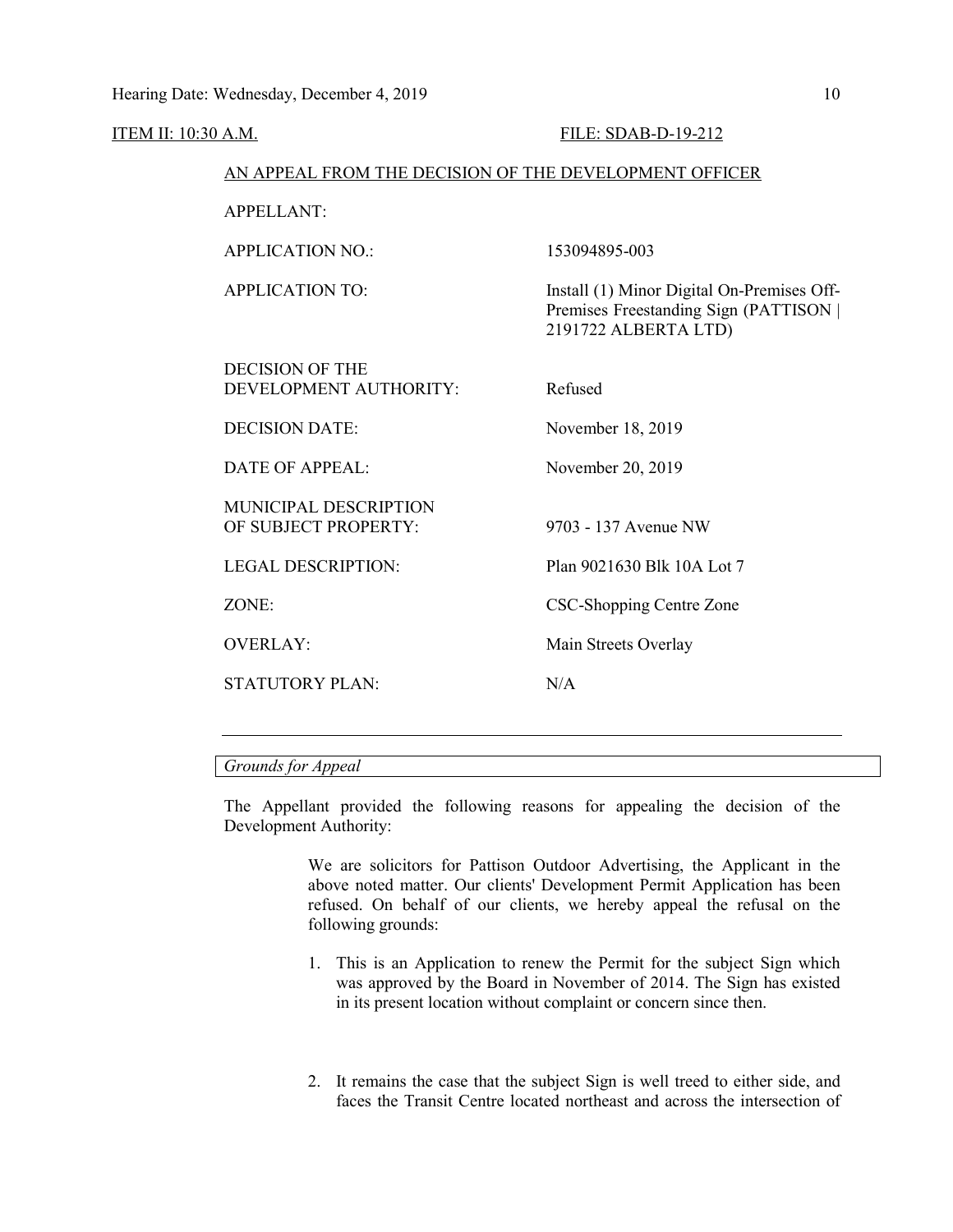137th Avenue and 97th Street. The sign fits well into the context of this major, commercial intersection.

- 3. Subsequent to the 2014 approval of the subject Sign, the applicable Main Streets Overlay reduced the maximum Height for a Freestanding Sign at this location from 8 metres to 6 metres, and allowing the sign to remain at its present height is beyond the variance authority of the Development Officer.
- 4. Such further and other reasons as may be presented at the hearing of this appeal.

### *General Matters*

The *Municipal Government Act*, RSA 2000, c M-26 states the following:

## **Grounds for Appeal**

**685(1)** If a development authority

- (a) fails or refuses to issue a development permit to a person,
- (b) issues a development permit subject to conditions, or
- (c) issues an order under section 645,

the person applying for the permit or affected by the order under section 645 may appeal to the subdivision and development appeal board.

## **Appeals**

**686(1)** A development appeal to a subdivision and development appeal board is commenced by filing a notice of the appeal, containing reasons, with the board,

- (a) in the case of an appeal made by a person referred to in section 685(1)
	- (i) with respect to an application for a development permit,
		- (A) within 21 days after the date on which the written decision is given under section 642, […]

#### **Hearing and Decision**

**687(3)** In determining an appeal, the subdivision and development appeal board

- …
- (a.1) must comply with the land use policies;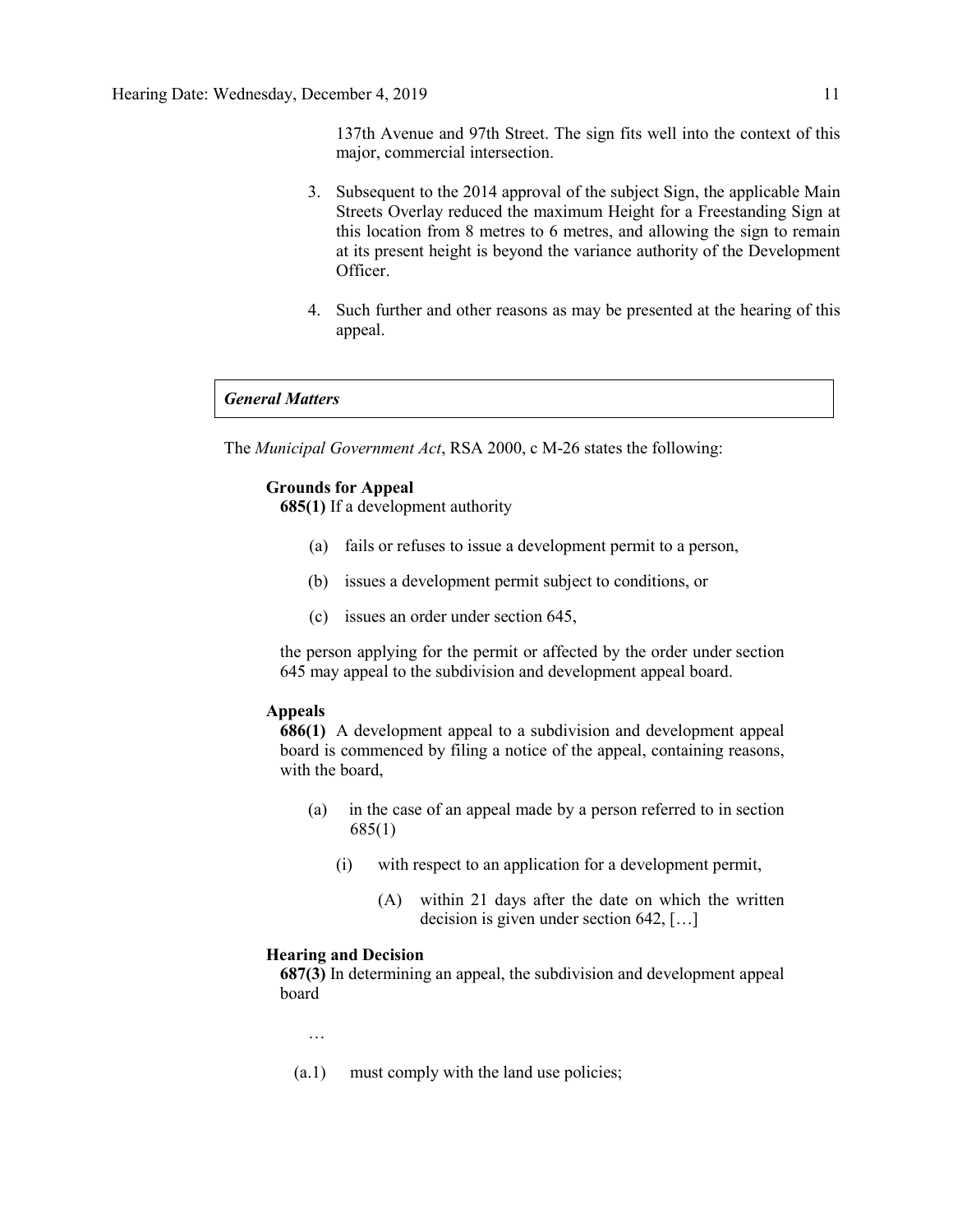- (a.2) subject to section 638, must comply with any applicable statutory plans;
- (a.3) subject to clauses (a.4) and (d), must comply with any land use bylaw in effect;
- (a.4) must comply with the applicable requirements of the regulations under the Gaming, Liquor and Cannabis Act respecting the location of premises described in a cannabis licence and distances between those premises and other premises;
	- …
	- (c) may confirm, revoke or vary the order, decision or development permit or any condition attached to any of them or make or substitute an order, decision or permit of its own;
	- (d) may make an order or decision or issue or confirm the issue of a development permit even though the proposed development does not comply with the land use bylaw if, in its opinion,
		- (i) the proposed development would not
			- (A) unduly interfere with the amenities of the neighbourhood, or
			- (B) materially interfere with or affect the use, enjoyment or value of neighbouring parcels of land,
		- and
		- (ii) the proposed development conforms with the use prescribed for that land or building in the land use bylaw.

#### **General Provisions from the** *Edmonton Zoning Bylaw:*

Under section 320.3(36), a **Minor Digital On-premises Off-premises Sign** is a **Discretionary Use** in the **(CSC) Shopping Centre Zone**.

Under section 7.9(7), **Minor Digital On-premises Off-premises Signs**:

means a Freestanding or Fascia Sign that contains Digital Copy, is a Permanent Sign, displays On-premises Advertising and/or Off-premises Advertising, and does not include moving effects, message transition effects, video images, or animation.

Under section 6.2, **Freestanding Signs** "means a Sign supported independently of a building."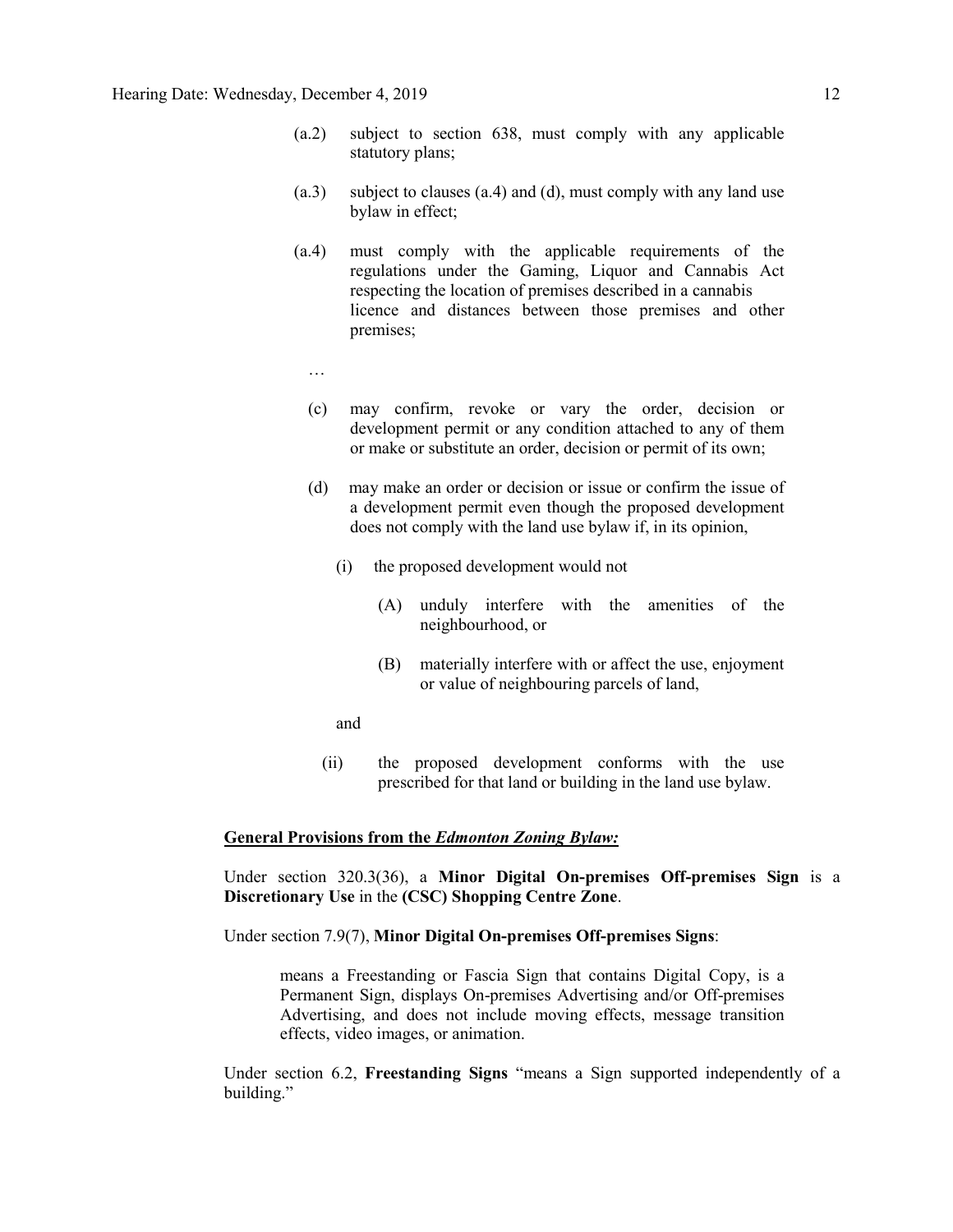

Under section 6.2, **On-Premises Advertising** means:

Copy that only directs attention to a business, activity, product, service, or entertainment produced, offered for sale, or obtainable on the Site where the Sign is displayed.

Under section 6.2, **Off-Premise Sign** means:

any Sign displaying Copy that directs attention to a business, activity, product, service or entertainment that cannot be considered as the principal products sold nor a principal business, activity, service or entertainment provided on the premises or Site where the Sign is displayed.

## Section 360.1 states that the **General Purpose** of the **(CSC) Shopping Centre Zone** is:

to provide for larger shopping centre developments intended to serve a community or regional trade area. Residential, office, entertainment and cultural uses may also be included within such shopping complexes.

Section 819.1 states that the **General Purpose** of the **Main Streets Overlay** is to:

to encourage and strengthen the pedestrian-oriented character of Edmonton's main street commercial areas that are located in proximity to residential and transit-oriented areas, by providing visual interest, transparent storefront displays, and amenities for pedestrians.

Section 819.5(2) of the **Main Streets Overlay** states "Signs shall complement the pedestrian-oriented commercial environment and shall be provided in accordance with Schedule 59E of this Bylaw."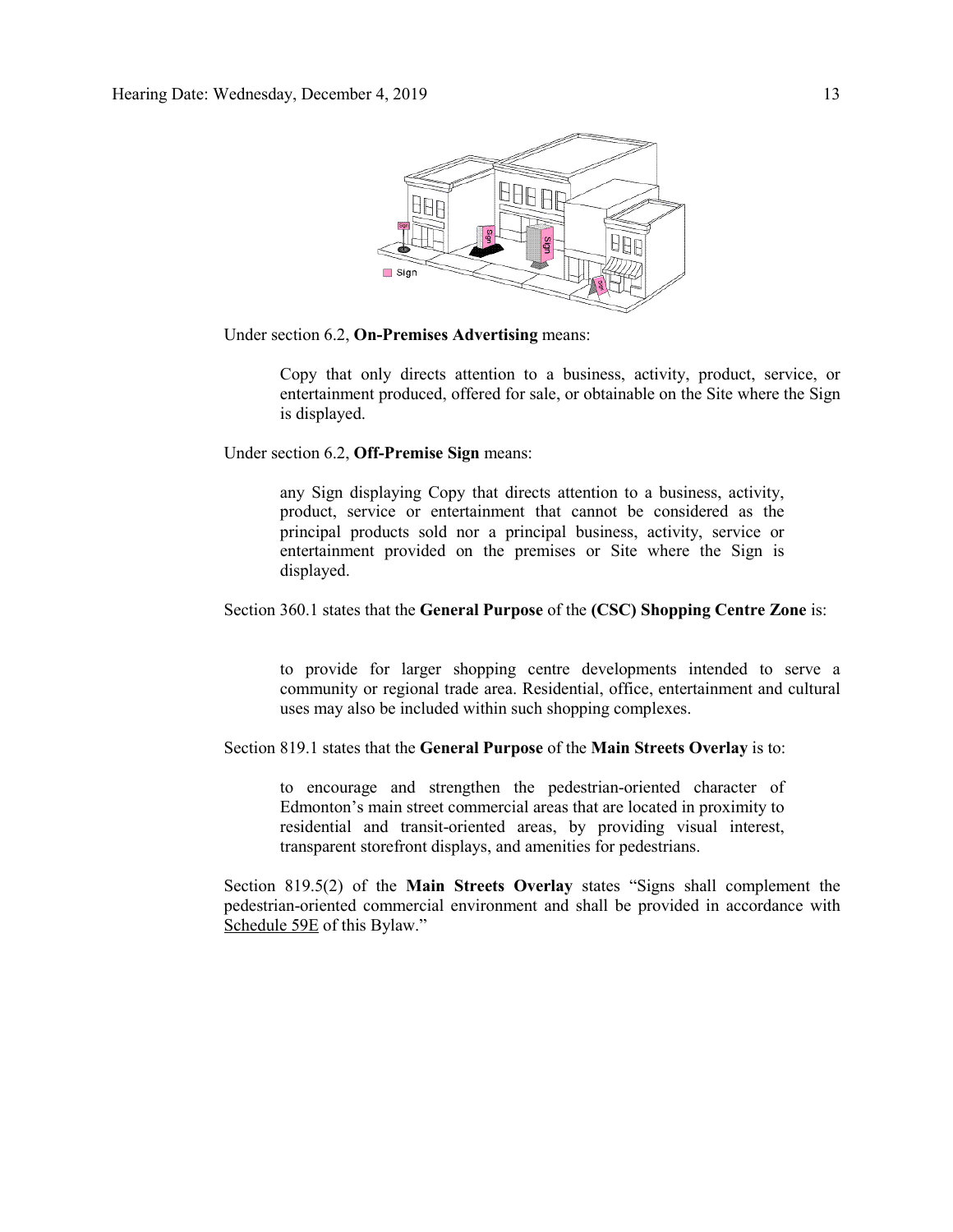#### *Height*

Section  $819.5(2)(a)$  of the Main Streets Overlay states "the maximum Height of a Freestanding Sign shall be 6.0 metres, as measured from Grade to the top of the Freestanding Sign."

## **Development Officer's Determination**

1. Signs shall complement the pedestrian-oriented commercial environment and the maximum Height of a Freestanding Sign shall be 6.0 m, as measured from Grade to the top of the Freestanding Sign.(Reference Section 819.5(2)(a)). Proposed: 7.9 m Exceeds by: 1.9 m

The Development Officer shall adhere to the following, there shall be no variance from maximum Height.

#### *Maximum Area*

Schedule 59E.3(5) states:

Minor Digital On-premises Off-premises Signs and Minor Digital Offpremises Signs shall be subject to the following regulations:

…

…

- c. the maximum Area shall be:
	- i. …
	- ii. 20 square metres for proposed Signs that are Freestanding Signs. The maximum combined Area of Digital Sign Copy and any other type of Copy on the same Sign face shall not exceed 20 square metres;

Under section 6.2, **Copy** means "the letters, graphics or characters that make up the message on the Sign face."

Under section 6.2, **Copy Area** means "the total area of one or more geometric shapes, which contain all of the Copy on a Sign."

Under section 6.2, **Digital Copy** means:

the portion of a Sign that contains Copy that is remotely changed on or off Site and incorporates a technology or method allowing the Sign to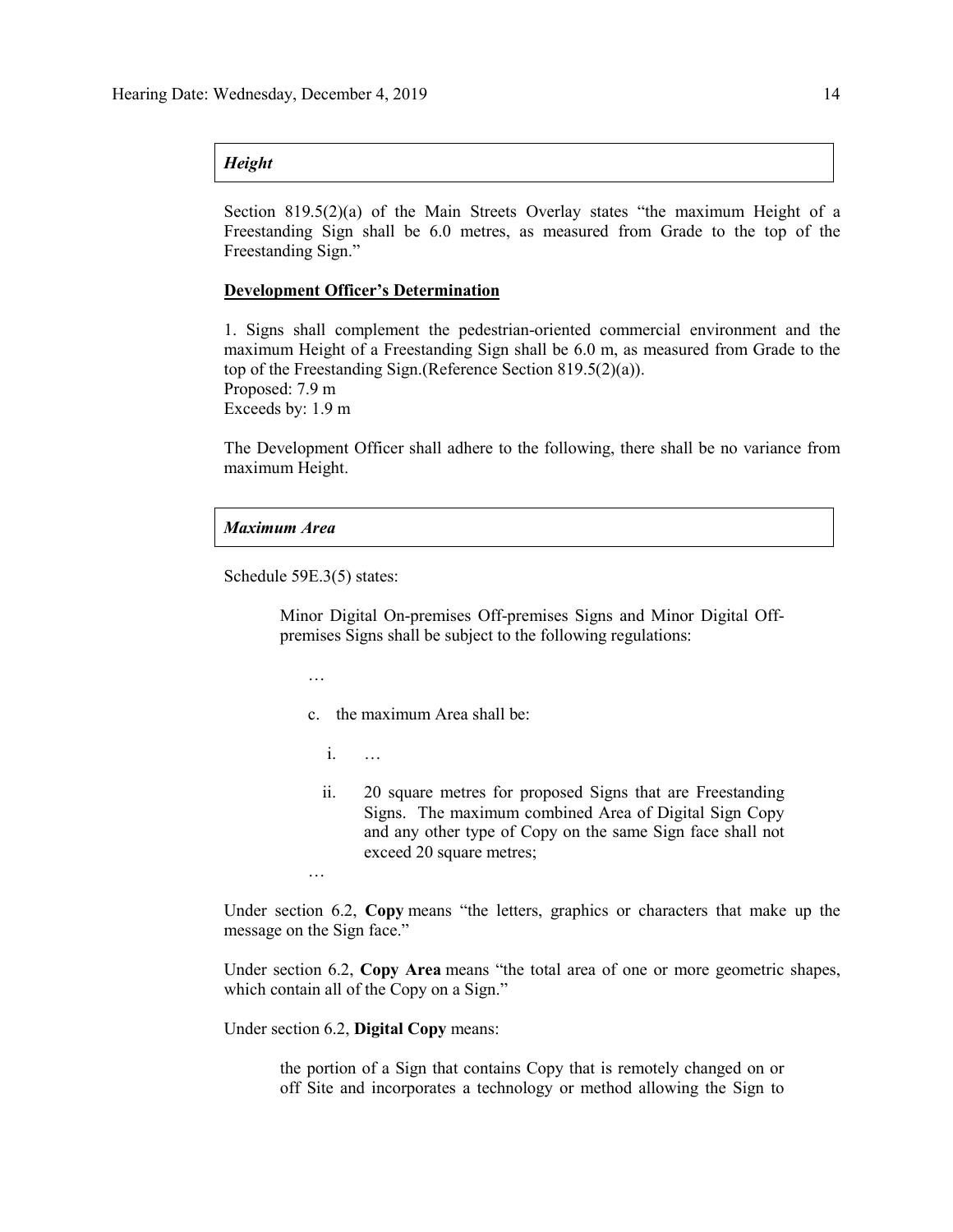change Copy without having to manually or mechanically replace the Sign face or its components.

Under section 6.2, **Sign Area** means:

the entire area of the Sign on which Copy is intended to be placed. In the case of double-faced or multi-faced Sign, only half of the area of each face of the Sign used to display advertising Copy shall be used in calculating the total Sign Area.

#### **Development Officer's Determination**

2. Minor Digital On-premises Off-premises Signs maximum Area shall be 20 m2 for proposed Signs that are Freestanding Signs. The maximum combined Area of Digital Sign Copy and any other type of Copy on the same Sign face shall not exceed 20 m2 (Reference Section  $59E.3(5)(c)(ii)$ ). Proposed: 29 m2

Exceeds by: 9 m2

### *Community Consultation*

Section 819.5(3) states:

When the Development Officer determines that a Development Permit application does not comply with the regulations contained in this section of the Overlay the notification process outlined in subsection 819.4(15) shall apply.

Section 819.4(15) states:

When the Development Officer determines that a Development Permit application does not comply with the regulations contained in this Overlay:

- a. the Development Officer shall send notice to the municipal address and assessed owners of land wholly or partly located within a distance of [60.0 me](javascript:void(0);)tres of the Site of the proposed development, and the President of each affected Community League and each Business Improvement Area Association operating within the distance described above to outline any requested variances to the Overlay and solicit comments directly related to the proposed variance;
- b. the Development Officer shall not render a decision on the Development Permit application until 21 days after notice has been mailed, unless the Development Officer receives feedback from all specified recipients; and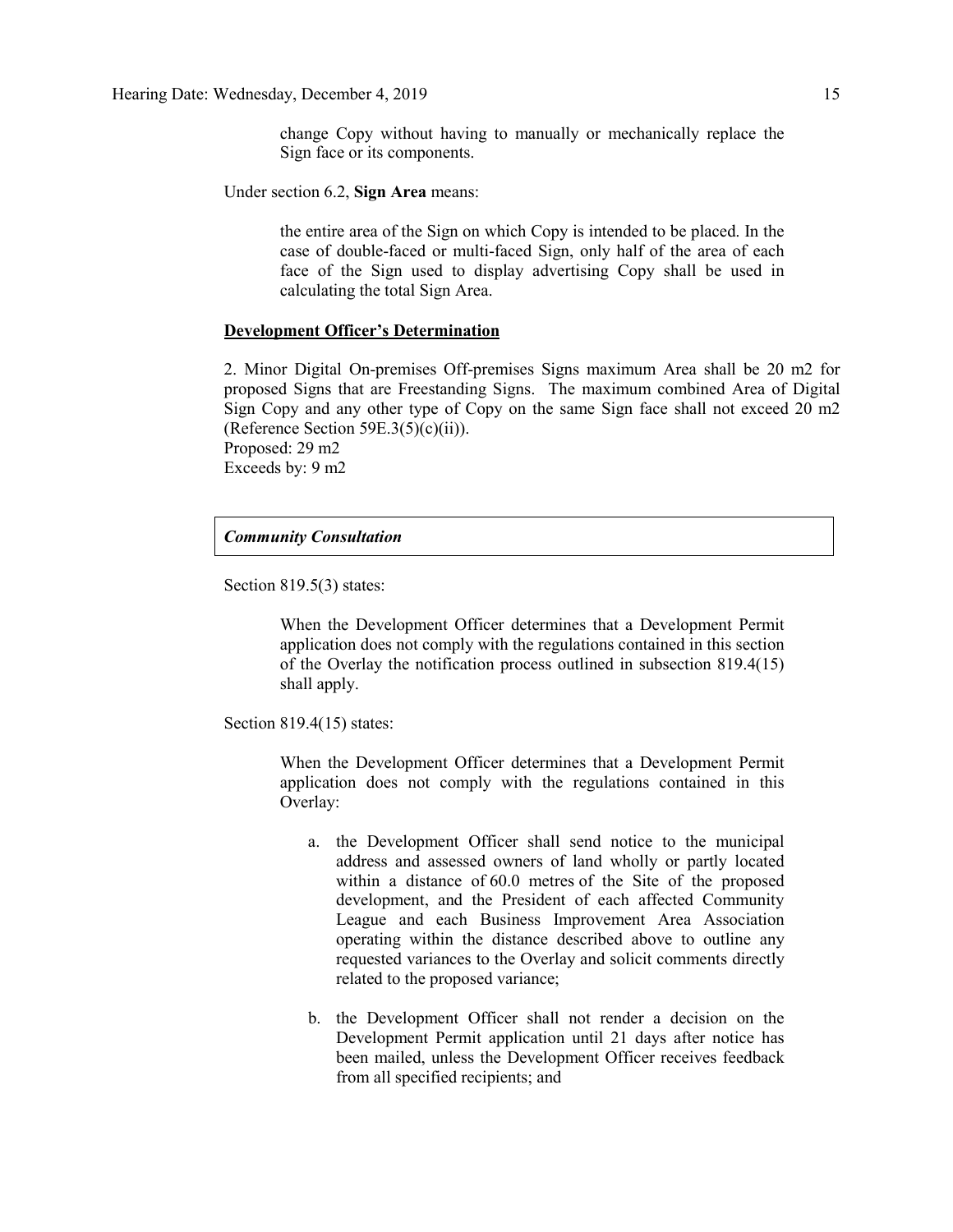c. the Development Officer shall consider any comments directly related to the proposed variance when determining whether to approve the Development Permit application in accordance with Section 11.3.

## *Previous Subdivision and Development Appeal Board Decision*

| <b>Application Number</b> | <b>Description</b> | <b>Decision</b>                                            |
|---------------------------|--------------------|------------------------------------------------------------|
| $SDAB-D-14-281$           |                    | To install (1) Freestanding   November 13, 2014; "that the |
|                           |                    | Minor Digital On-premises Appeal be allowed and the        |
|                           | Off-premise Sign   | Development be granted with                                |
|                           |                    | conditions and variance."                                  |

## Notice to Applicant/Appellant

Provincial legislation requires that the Subdivision and Development Appeal Board issue its official decision in writing within fifteen days of the conclusion of the hearing.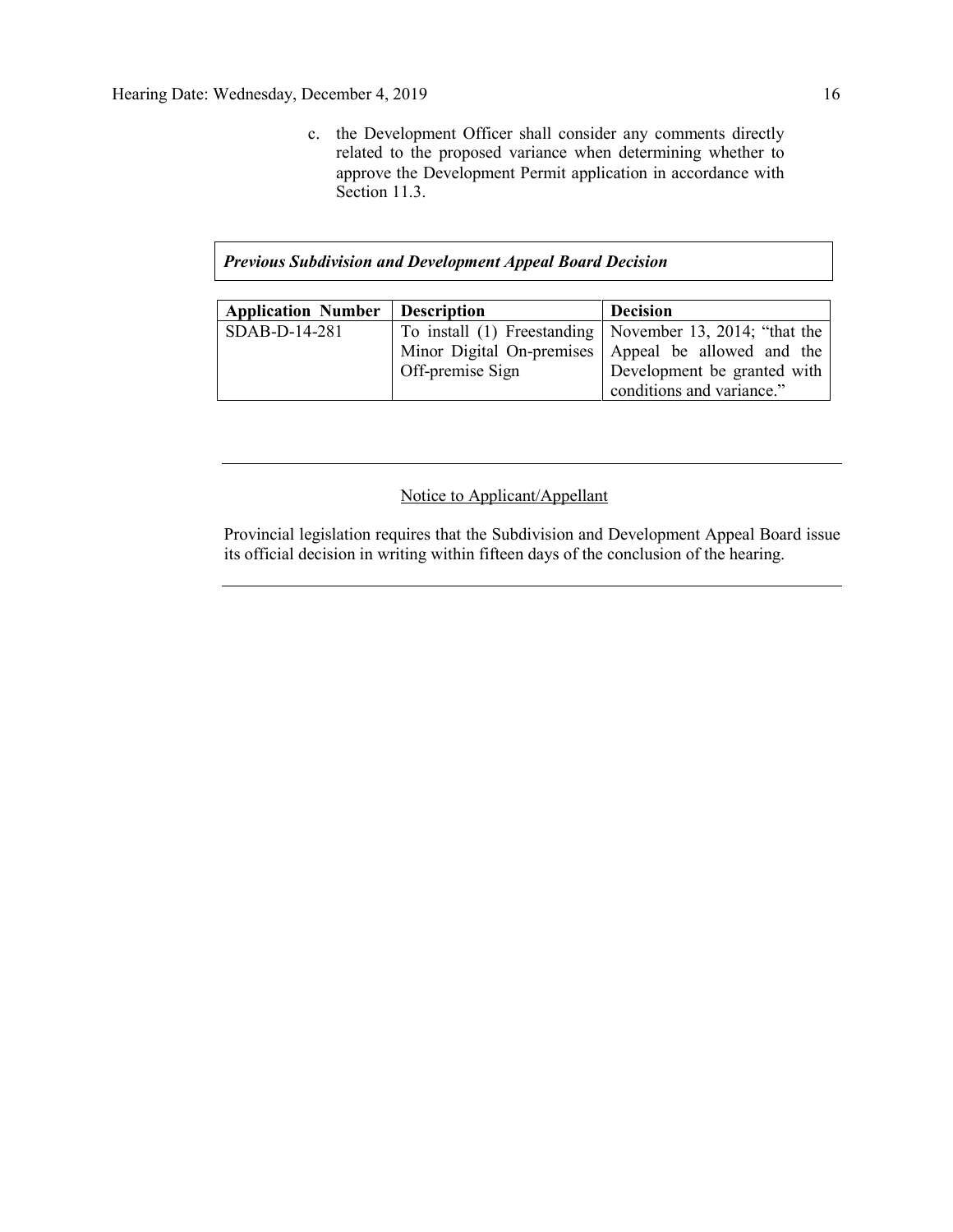| <b>Jmönton</b><br><b>Application for</b>                                                                                                                                                                                                                                                                                                                                                    | Printed:<br>Page:                                                                                   | Project Number: 153094895-003<br><b>Application Date:</b><br>SEP 23, 2019<br>November 20, 2019 at 10:59 AM<br>1 of 2 |  |  |
|---------------------------------------------------------------------------------------------------------------------------------------------------------------------------------------------------------------------------------------------------------------------------------------------------------------------------------------------------------------------------------------------|-----------------------------------------------------------------------------------------------------|----------------------------------------------------------------------------------------------------------------------|--|--|
| <b>Sign Combo Permit</b>                                                                                                                                                                                                                                                                                                                                                                    |                                                                                                     |                                                                                                                      |  |  |
| This document is a Development Permit Decision for the development application described below.                                                                                                                                                                                                                                                                                             |                                                                                                     |                                                                                                                      |  |  |
| Applicant                                                                                                                                                                                                                                                                                                                                                                                   | Property Address(es) and Legal Description(s)<br>9703 - 137 AVENUE NW<br>Plan 9021630 Blk 10A Lot 7 |                                                                                                                      |  |  |
| <b>Scope of Application</b>                                                                                                                                                                                                                                                                                                                                                                 |                                                                                                     |                                                                                                                      |  |  |
| To install (1) Minor Digital On-Premises Off-Premises Freestanding Sign (PATTISON   2191722 ALBERTA LTD).                                                                                                                                                                                                                                                                                   |                                                                                                     |                                                                                                                      |  |  |
| <b>Permit Details</b>                                                                                                                                                                                                                                                                                                                                                                       |                                                                                                     |                                                                                                                      |  |  |
| ASA Sticker No./Name of Engineer:                                                                                                                                                                                                                                                                                                                                                           | Class of Permit: Class B                                                                            |                                                                                                                      |  |  |
| Construction Value: 0                                                                                                                                                                                                                                                                                                                                                                       | <b>Expiry Date:</b>                                                                                 |                                                                                                                      |  |  |
|                                                                                                                                                                                                                                                                                                                                                                                             |                                                                                                     |                                                                                                                      |  |  |
| Fascia Off-premises Sign: 0                                                                                                                                                                                                                                                                                                                                                                 | Freestanding Off-premises Sign: 0                                                                   |                                                                                                                      |  |  |
| Fascia On-premises Sign: 0                                                                                                                                                                                                                                                                                                                                                                  | Freestanding On-premises Sign: 0                                                                    |                                                                                                                      |  |  |
| Roof Off-premises Sign: 0                                                                                                                                                                                                                                                                                                                                                                   | Projecting Off-premises Sign: 0                                                                     |                                                                                                                      |  |  |
| Roof On-premises Sign: 0                                                                                                                                                                                                                                                                                                                                                                    | Projecting On-premises Sign: 0                                                                      |                                                                                                                      |  |  |
| Minor Digital On-premises Sign: 1                                                                                                                                                                                                                                                                                                                                                           | Replacement Panel on Existing Sign: 0                                                               |                                                                                                                      |  |  |
| Minor Digital Off-premises Sign: 0                                                                                                                                                                                                                                                                                                                                                          | Comprehensive Sign Design: 0                                                                        |                                                                                                                      |  |  |
| Minor Digital On/Off-premises Sign: 0                                                                                                                                                                                                                                                                                                                                                       | Major Digital Sign: 0                                                                               |                                                                                                                      |  |  |
| I/We certify that the above noted details are correct.                                                                                                                                                                                                                                                                                                                                      |                                                                                                     |                                                                                                                      |  |  |
| Applicant signature:                                                                                                                                                                                                                                                                                                                                                                        |                                                                                                     |                                                                                                                      |  |  |
| <b>Development Application Decision</b><br>Refused<br>Issue Date: Nov 18, 2019 Development Authority: MERCIER, KELSEY<br><b>Reason for Refusal</b><br>1. Signs shall complement the pedestrian-oriented commercial environment and the maximum Height of a Freestanding Sign shall<br>be 6.0 m, as measured from Grade to the top of the Freestanding Sign.(Reference Section 819.5(2)(a)). |                                                                                                     |                                                                                                                      |  |  |
| Proposed: 7.9 m<br>Exceeds by: 1.9 m                                                                                                                                                                                                                                                                                                                                                        |                                                                                                     |                                                                                                                      |  |  |
| The Development Officer shall adhere to the following, there shall be no variance from maximum Height.                                                                                                                                                                                                                                                                                      |                                                                                                     |                                                                                                                      |  |  |
| 2. Minor Digital On-premises Off-premises Signs maximum Area shall be 20 m2 for proposed Signs that are Freestanding Signs.<br>The maximum combined Area of Digital Sign Copy and any other type of Copy on the same Sign face shall not exceed 20 m2<br>(Reference Section 59E.3(5)(c)(ii)).<br>Proposed: 29 m2<br>Exceeds by: 9 m2                                                        |                                                                                                     |                                                                                                                      |  |  |
|                                                                                                                                                                                                                                                                                                                                                                                             |                                                                                                     |                                                                                                                      |  |  |
| THIS IS NOT A PERMIT                                                                                                                                                                                                                                                                                                                                                                        |                                                                                                     |                                                                                                                      |  |  |

 $\overline{a}$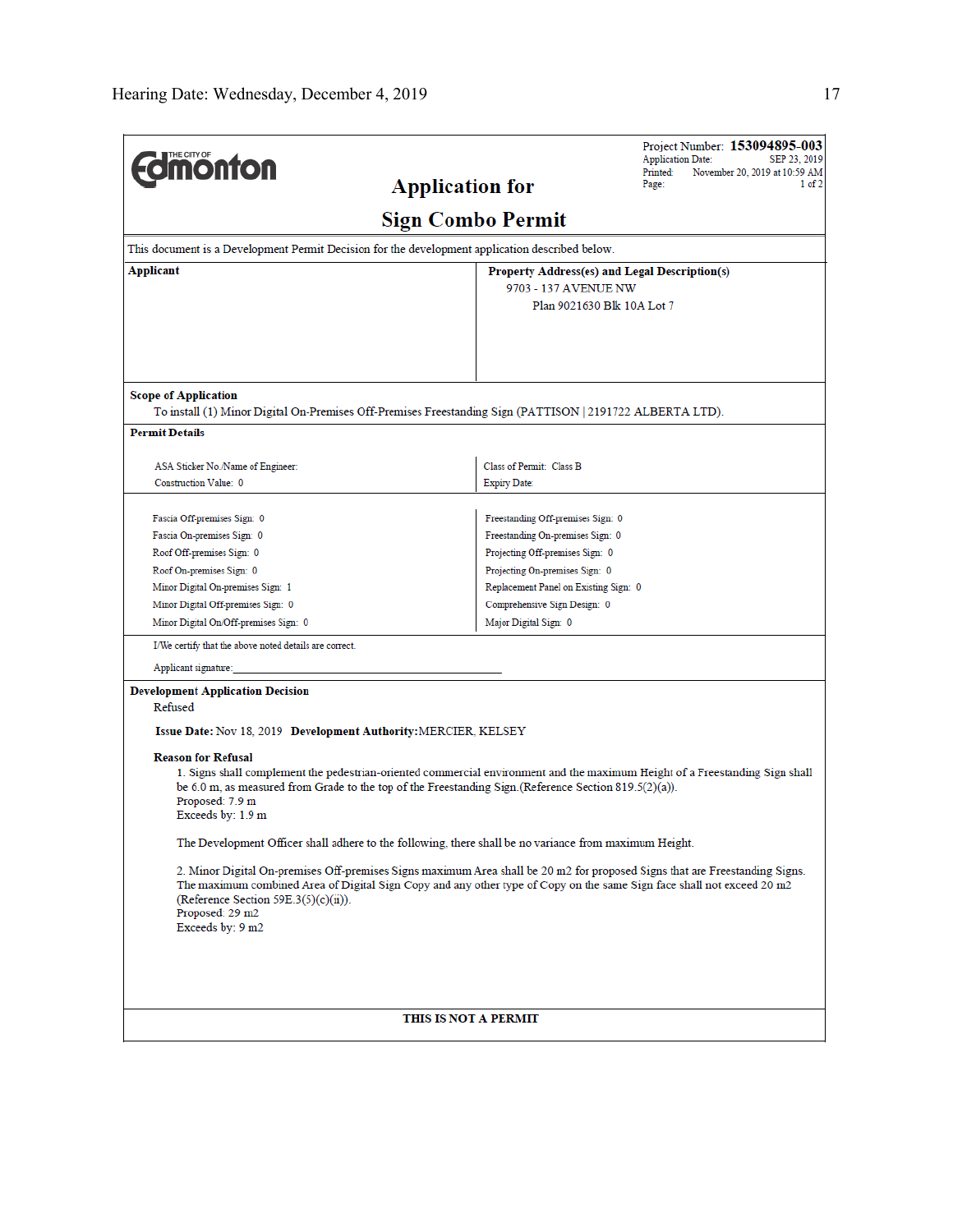| <b>difficultion</b>                                           |                                                                                                                                                           |                                |                             | Project Number: 153094895-003<br><b>Application Date:</b><br>SEP 23, 2019 |  |  |
|---------------------------------------------------------------|-----------------------------------------------------------------------------------------------------------------------------------------------------------|--------------------------------|-----------------------------|---------------------------------------------------------------------------|--|--|
|                                                               |                                                                                                                                                           | <b>Application for</b>         |                             | Printed:<br>November 20, 2019 at 10:59 AM<br>Page:<br>$2$ of $2$          |  |  |
|                                                               |                                                                                                                                                           |                                |                             |                                                                           |  |  |
| <b>Rights of Appeal</b>                                       | <b>Sign Combo Permit</b><br>The Applicant has the right of appeal within 21 days after the date on which the decision is made, as outlined in Section 683 |                                |                             |                                                                           |  |  |
| through 689 of the Municipal Government Act.                  |                                                                                                                                                           |                                |                             |                                                                           |  |  |
| Fees                                                          |                                                                                                                                                           |                                |                             |                                                                           |  |  |
| Sign Dev Appl Fee - Digital Signs<br><b>Total GST Amount:</b> | <b>Fee Amount</b><br>\$458.00<br>\$0.00                                                                                                                   | <b>Amount Paid</b><br>\$458.00 | <b>Receipt#</b><br>06165159 | <b>Date Paid</b><br>Sep 25, 2019                                          |  |  |
| <b>Totals for Permit:</b>                                     | \$458.00                                                                                                                                                  | \$458.00                       |                             |                                                                           |  |  |
|                                                               |                                                                                                                                                           |                                |                             |                                                                           |  |  |
|                                                               |                                                                                                                                                           |                                |                             |                                                                           |  |  |
|                                                               |                                                                                                                                                           |                                |                             |                                                                           |  |  |
|                                                               |                                                                                                                                                           |                                |                             |                                                                           |  |  |
|                                                               |                                                                                                                                                           |                                |                             |                                                                           |  |  |
|                                                               |                                                                                                                                                           |                                |                             |                                                                           |  |  |
|                                                               |                                                                                                                                                           |                                |                             |                                                                           |  |  |
|                                                               |                                                                                                                                                           |                                |                             |                                                                           |  |  |
|                                                               |                                                                                                                                                           |                                |                             |                                                                           |  |  |
|                                                               |                                                                                                                                                           |                                |                             |                                                                           |  |  |
|                                                               |                                                                                                                                                           |                                |                             |                                                                           |  |  |
|                                                               |                                                                                                                                                           |                                |                             |                                                                           |  |  |
|                                                               |                                                                                                                                                           |                                |                             |                                                                           |  |  |
|                                                               |                                                                                                                                                           |                                |                             |                                                                           |  |  |
|                                                               |                                                                                                                                                           |                                |                             |                                                                           |  |  |
|                                                               |                                                                                                                                                           |                                |                             |                                                                           |  |  |
|                                                               |                                                                                                                                                           |                                |                             |                                                                           |  |  |
|                                                               |                                                                                                                                                           |                                |                             |                                                                           |  |  |
|                                                               |                                                                                                                                                           |                                |                             |                                                                           |  |  |
|                                                               |                                                                                                                                                           |                                |                             |                                                                           |  |  |
| THIS IS NOT A PERMIT                                          |                                                                                                                                                           |                                |                             |                                                                           |  |  |
|                                                               |                                                                                                                                                           |                                |                             |                                                                           |  |  |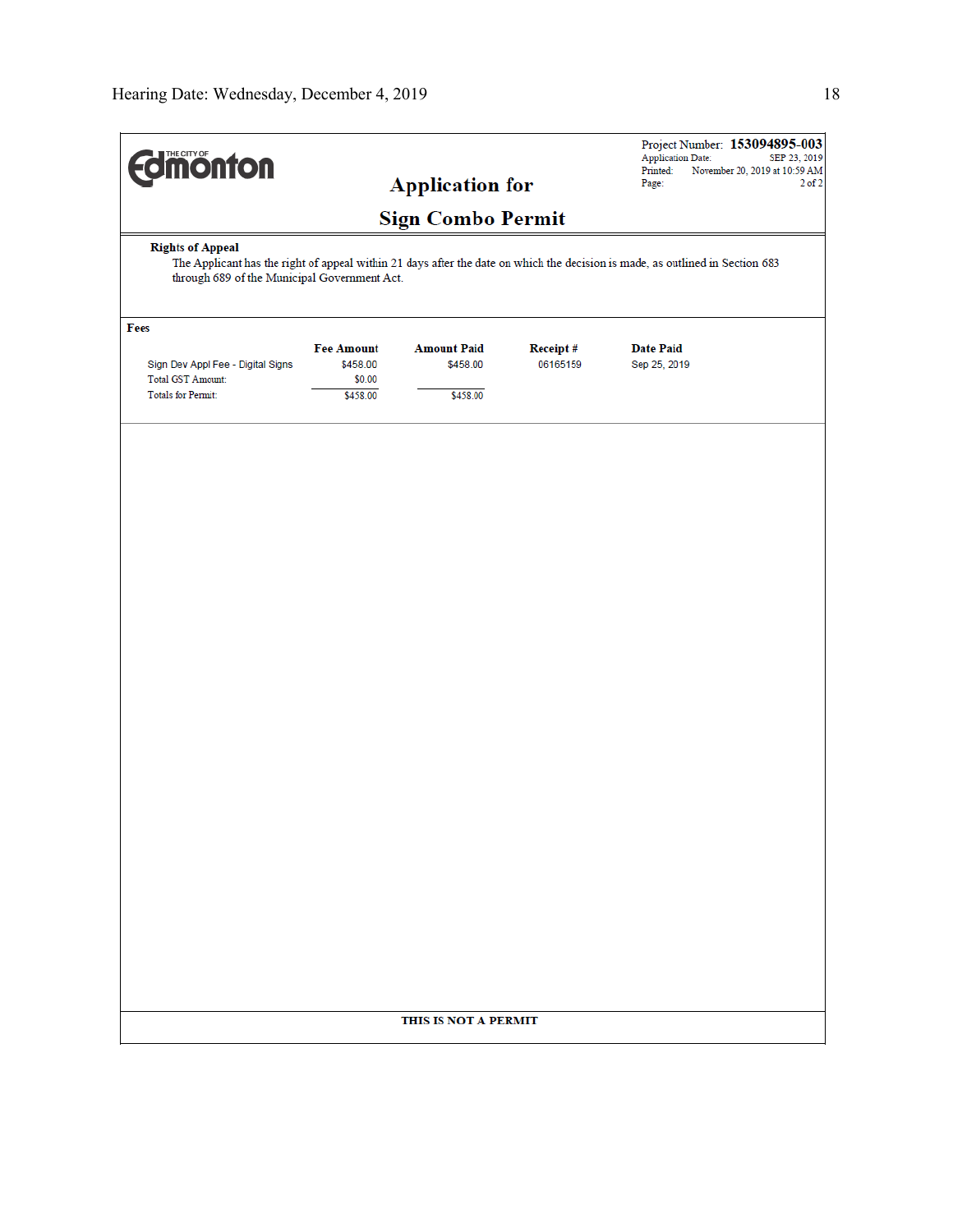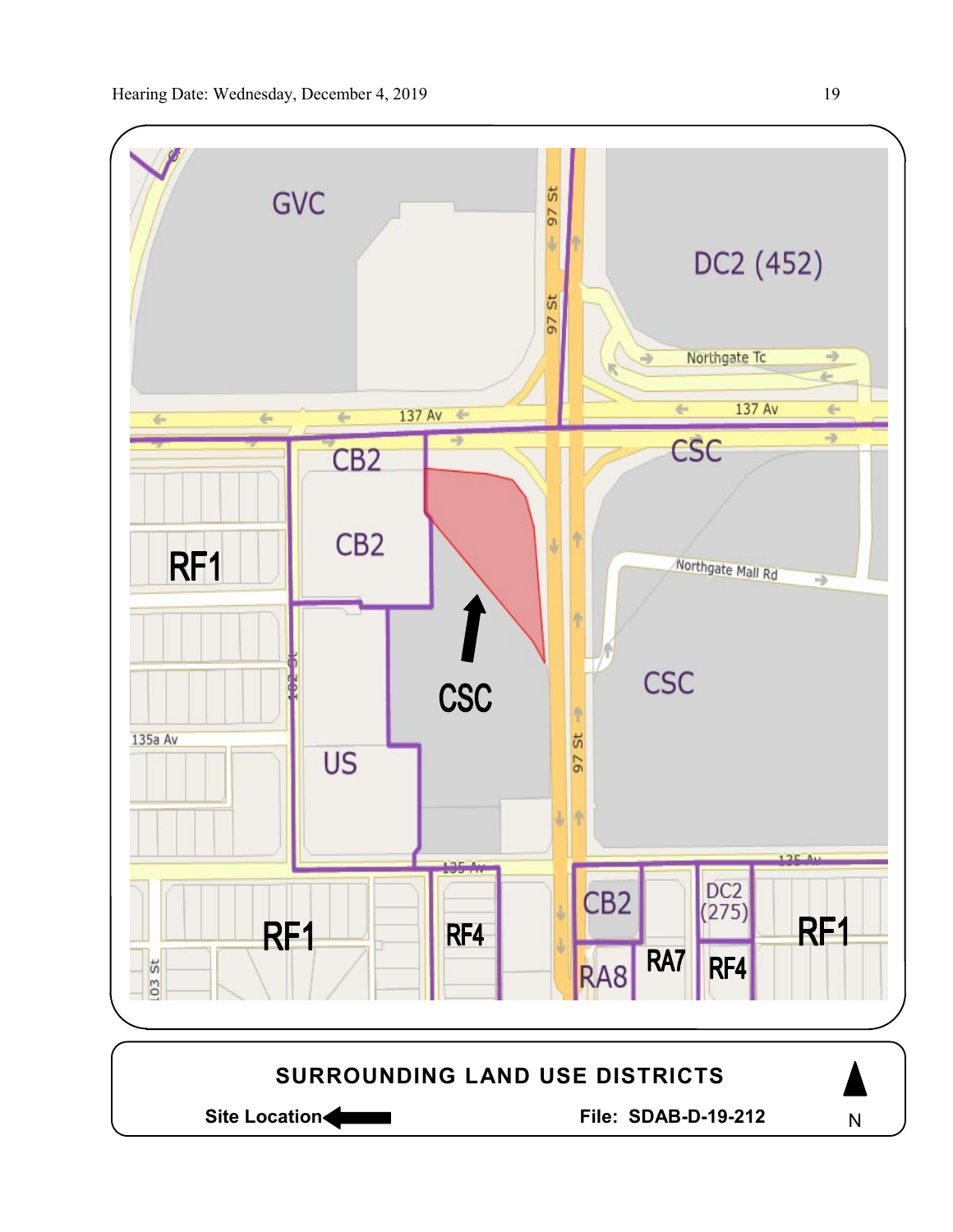# ITEM III: 1:30 P.M. FILE: SDAB-D-19-504 AN APPEAL FROM THE DECISION OF THE DEVELOPMENT COMPLIANCE **OFFICER** APPELLANT: APPLICATION NO.: 341851203-003 ORDER TO: To remove and refrain from parking any commercial vehicles in the required front yard area. Remove and refrain all vehicles exceeding 4600 kg from residential property and refrain from parking vehicles over this weight on the property in future. **ORDER DATE: October 28, 20129 DATE OF APPEAL: November 21, 2019** MUNICIPAL DESCRIPTION OF SUBJECT PROPERTY: 7819 - 166 Avenue NW LEGAL DESCRIPTION: Plan 0226810I Blk 85 Lot 112 ZONE: RF1 - Single Detached Residential Zone OVERLAY: N/A STATUTORY PLAN: Edmonton North Area Structure Plan

*Grounds for Appeal*

The Appellant provided the following reasons for appealing the decision of the Development Authority:

No Reasons Provided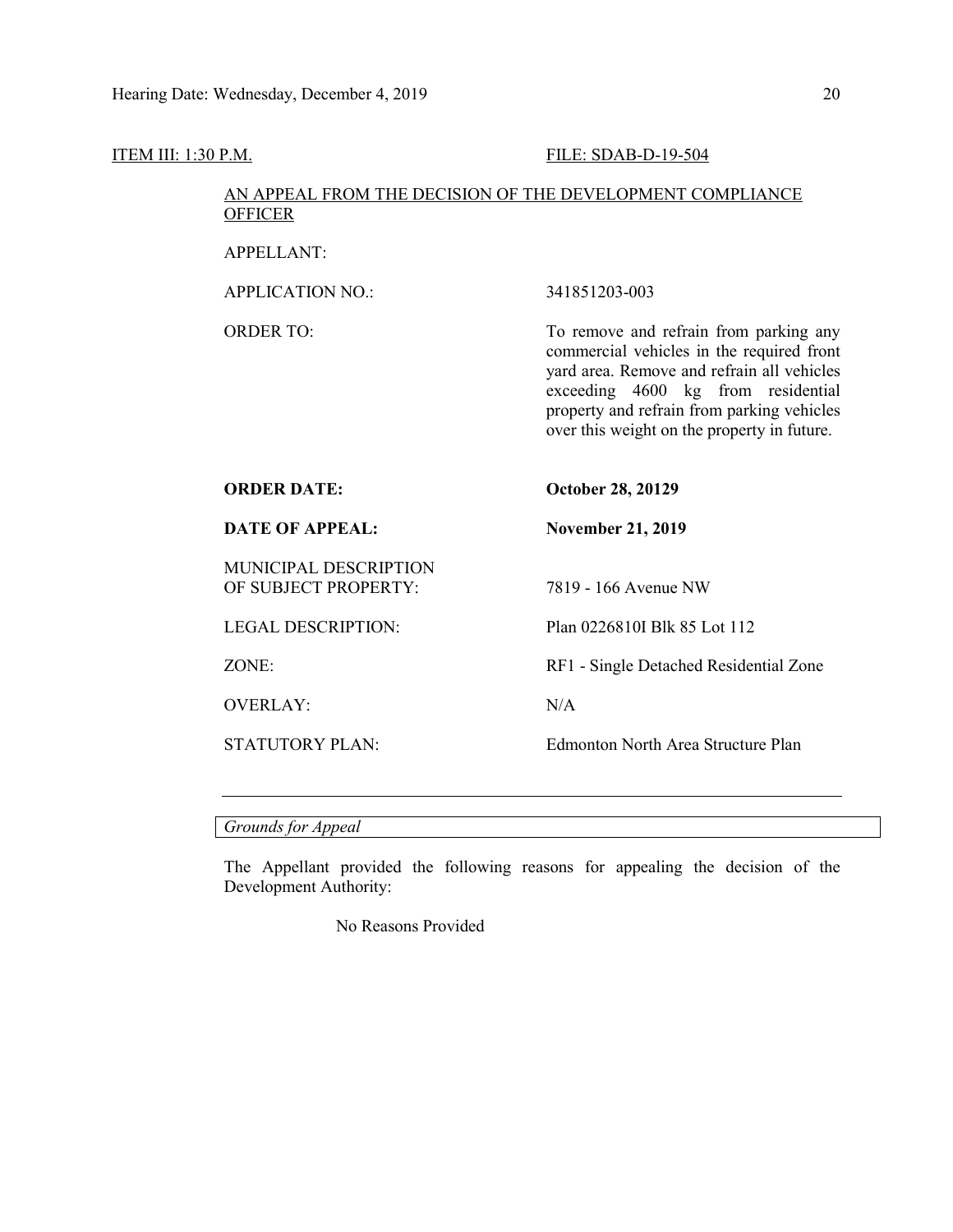#### *General Matters*

## **The Board is advised that Order Date is October 28, 2019 and the Date of Appeal is November 21, 2019.**

#### **Appeal Information:**

The *Municipal Government Act*, RSA 2000, c M-26 states the following:

#### **Stop order**

**645(1)** Despite [section 545,](https://www.canlii.org/en/ab/laws/stat/rsa-2000-c-m-26/latest/rsa-2000-c-m-26.html#sec545_smooth) if a development authority finds that a development, land use or use of a building is not in accordance with

- (a) this Part or a land use bylaw or regulations under this Part, or
- (b) a development permit or subdivision approval,

the development authority may act under subsection (2).

**(2)** If subsection (1) applies, the development authority may, by written notice, order the owner, the person in possession of the land or building or the person responsible for the contravention, or any or all of them, to

- (a) stop the development or use of the land or building in whole or in part as directed by the notice,
- (b) demolish, remove or replace the development, or
- (c) carry out any other actions required by the notice so that the development or use of the land or building complies with this Part, the land use bylaw or regulations under this Part, a development permit or a subdivision approval,

within the time set out in the notice.

**(2.1)** A notice referred to in subsection (2) must specify the date on which the order was made, must contain any other information required by the regulations and must be given or sent to the person or persons referred to in subsection (2) on the same day the decision is made.

**(3)** A person who receives a notice referred to in subsection (2) may appeal to the subdivision and development appeal board in accordance with [section 685.](https://www.canlii.org/en/ab/laws/stat/rsa-2000-c-m-26/latest/rsa-2000-c-m-26.html#sec685_smooth)

#### **Permit**

**683** Except as otherwise provided in a land use bylaw, a person may not commence any development unless the person has been issued a development permit in respect of it pursuant to the land use bylaw.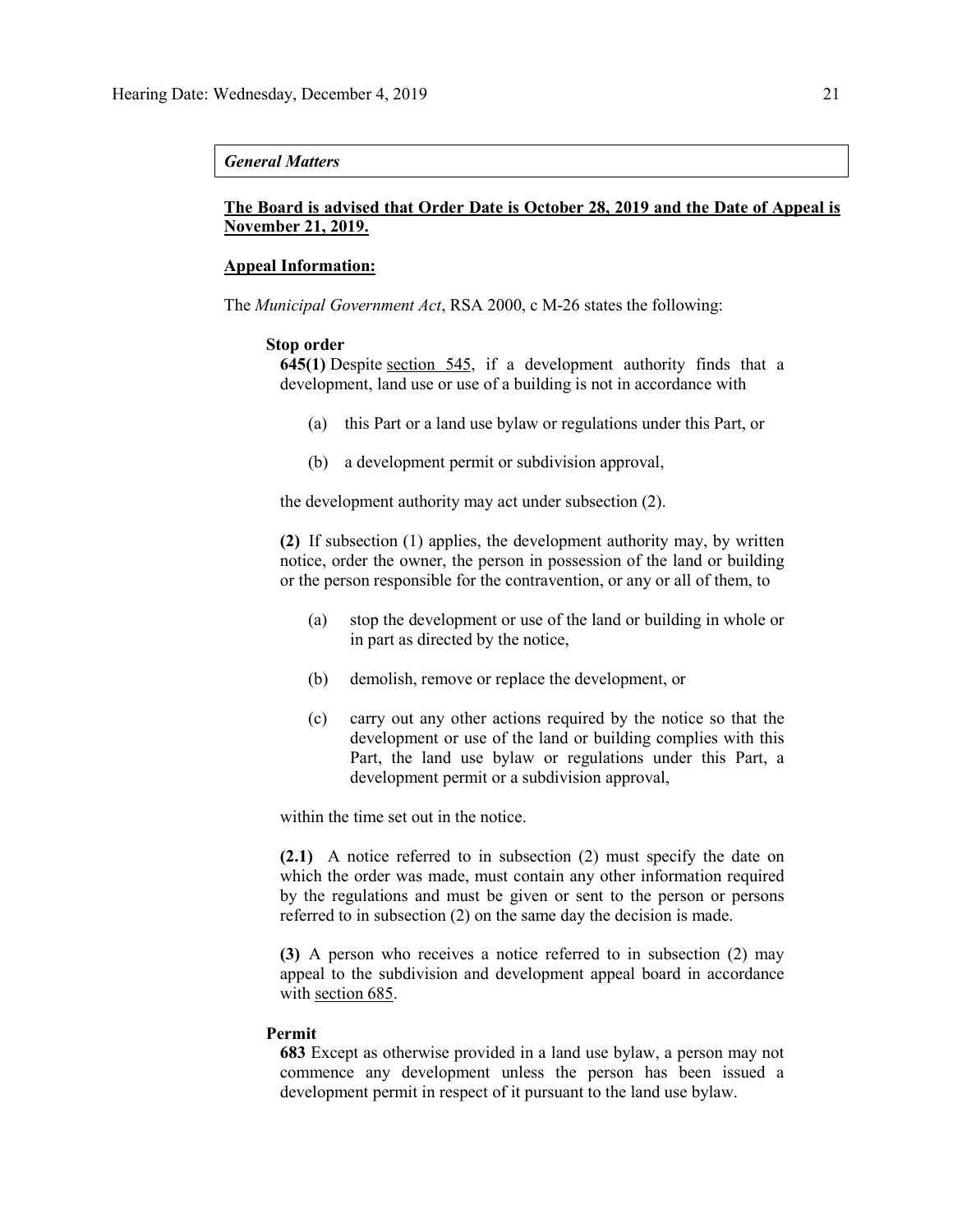## **Grounds for Appeal**

**685(1)** If a development authority

- (a) fails or refuses to issue a development permit to a person,
- (b) issues a development permit subject to conditions, or
- (c) issues an order under section 645,

the person applying for the permit or affected by the order under section 645 may appeal to the subdivision and development appeal board.

**(2)** In addition to an applicant under subsection (1), any person affected by an order, decision or development permit made or issued by a development authority may appeal to the subdivision and development appeal board.

### **Appeals**

**686(1)** A development appeal to a subdivision and development appeal board is commenced by filing a notice of the appeal, containing reasons, with the board,

- (a) in the case of an appeal made by a person referred to in section 685(1)
	- (i) with respect to an application for a development permit,
		- (A) within 21 days after the date on which the written decision is given under section 642, or
		- (B) if no decision is made with respect to the application within the 40-day period, or within any extension of that period under section 684, within 21 days after the date the period or extension expires,

or

- (ii) with respect to an order under section 645, within 21 days after the date on which the order is made, or
- (b) in the case of an appeal made by a person referred to in section 685(2), within 21 days after the date on which the notice of the issuance of the permit was given in accordance with the land use bylaw.

#### **Hearing and Decision**

**687(3)** In determining an appeal, the subdivision and development appeal board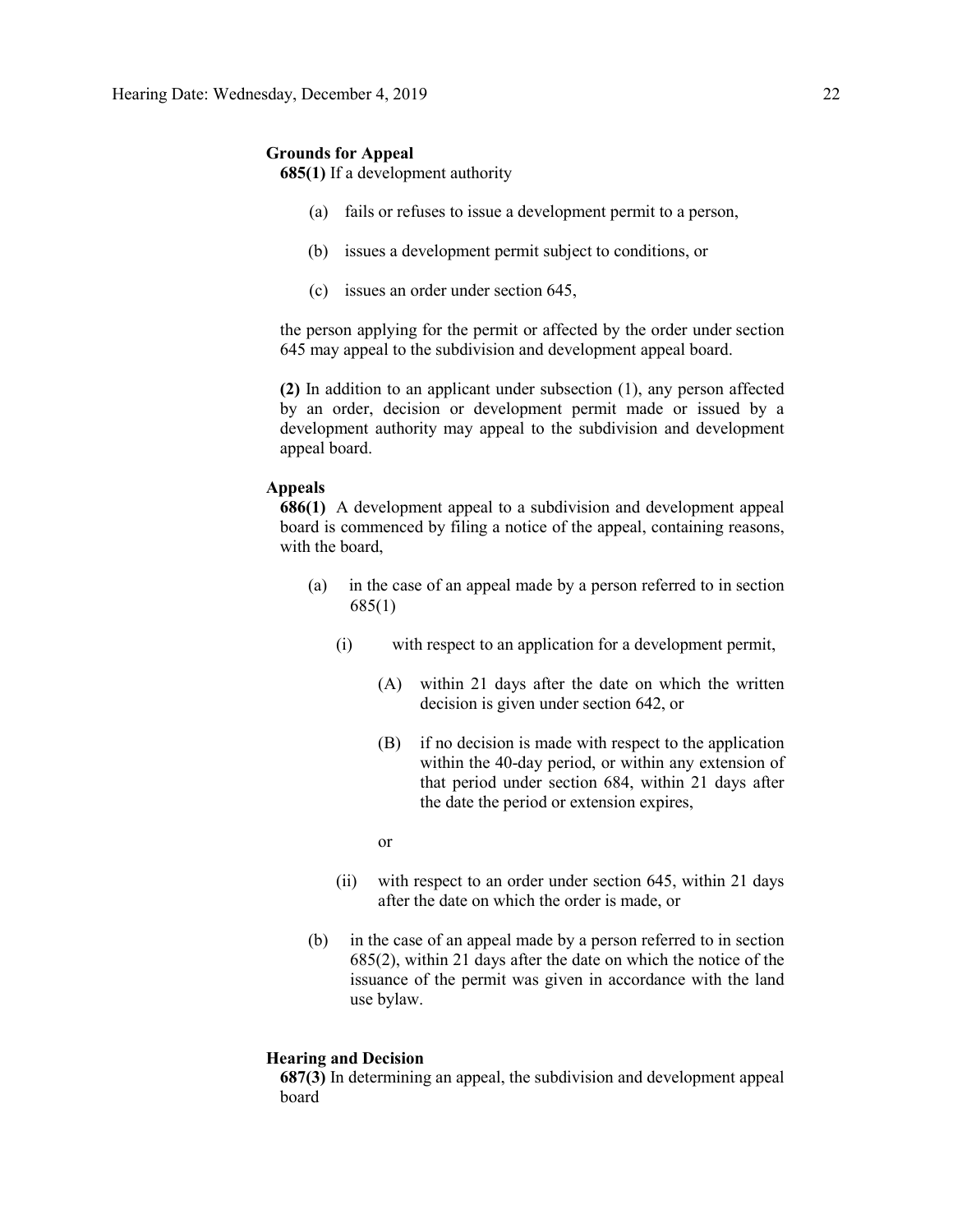…

- (a.1) must comply with the land use policies;
- (a.2) subject to section 638, must comply with any applicable statutory plans;
- (a.3) subject to clauses (a.4) and (d), must comply with any land use bylaw in effect;
- (a.4) must comply with the applicable requirements of the regulations under the Gaming, Liquor and Cannabis Act respecting the location of premises described in a cannabis licence and distances between those premises and other premises;
	- …
	- (c) may confirm, revoke or vary the order, decision or development permit or any condition attached to any of them or make or substitute an order, decision or permit of its own;
	- (d) may make an order or decision or issue or confirm the issue of a development permit even though the proposed development does not comply with the land use bylaw if, in its opinion,
		- (i) the proposed development would not
			- (A) unduly interfere with the amenities of the neighbourhood, or
			- (B) materially interfere with or affect the use, enjoyment or value of neighbouring parcels of land,
		- and
		- (ii) the proposed development conforms with the use prescribed for that land or building in the land use bylaw.

#### **General Provisions from the** *Edmonton Zoning Bylaw***:**

Under section 110.2(7), **Single Detached Housing** is a **Permitted Use** in the **(RF1) Single Detached Residential Zone.** 

Under section 6.1, **Front Yard** means:

the portion of a Site abutting the Front Lot Line extending across the full width of the Site, situated between the Front Lot Line and the nearest wall of the principal building, not including projections.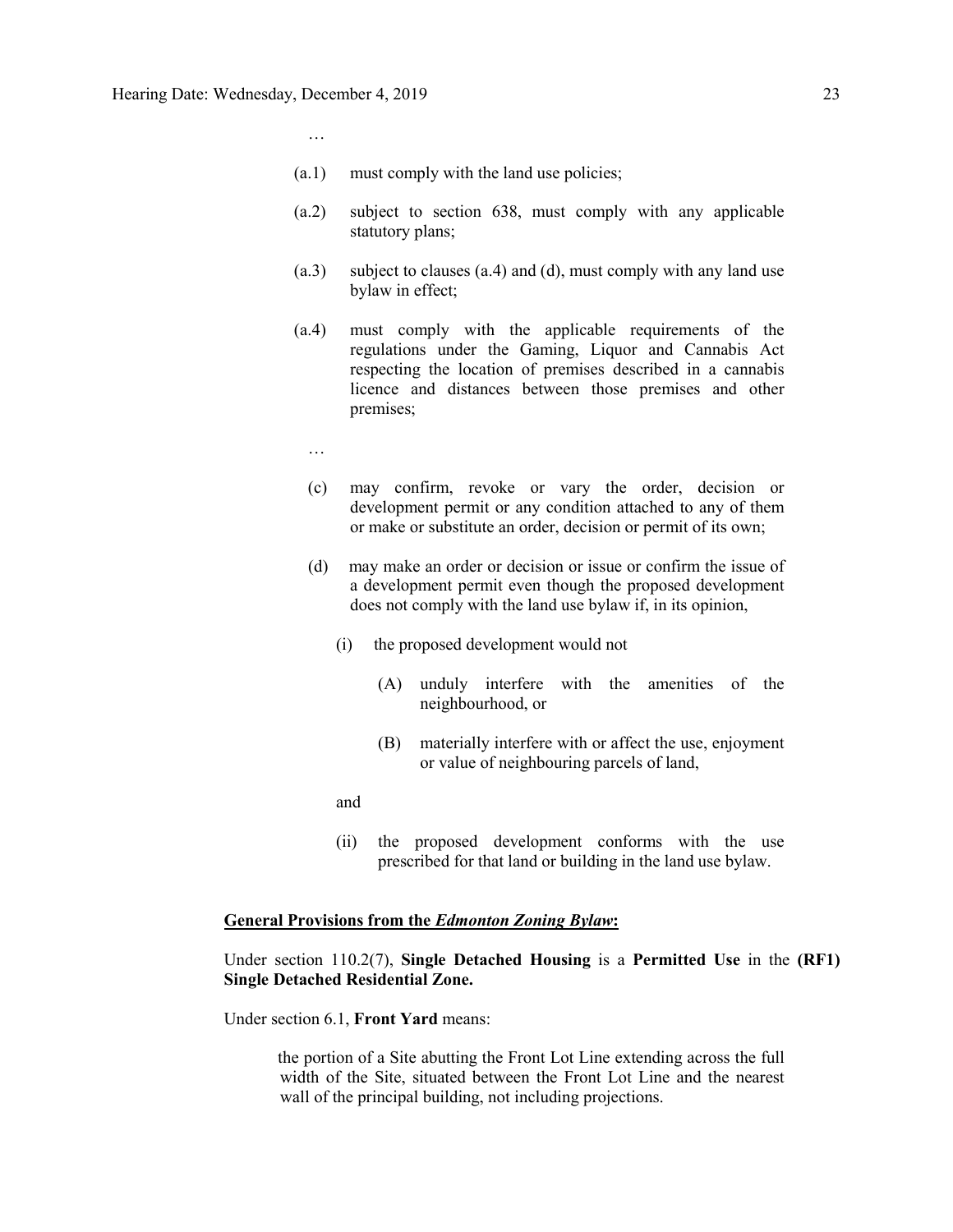

Under section 6.1, **Side Yard** means:

that portion of a Site abutting a Side Lot Line extending from the Front Yard to the Rear Yard. The Side Yard is situated between the Side Lot Line and the nearest wall of principal building, not including projections.



Under section 6.1, **Driveway** means "an area that provides access for vehicles from a public or private roadway to a Garage or Parking Area and does not include a Walkway."

Section 110.1 states that the **General Purpose** of **(RF1) Single Detached Residential Zone** is:

to provide for Single Detached Housing while allowing other forms of small scale housing in the form of Secondary Suites, Garden Suites, Semi-detached Housing and Duplex Housing.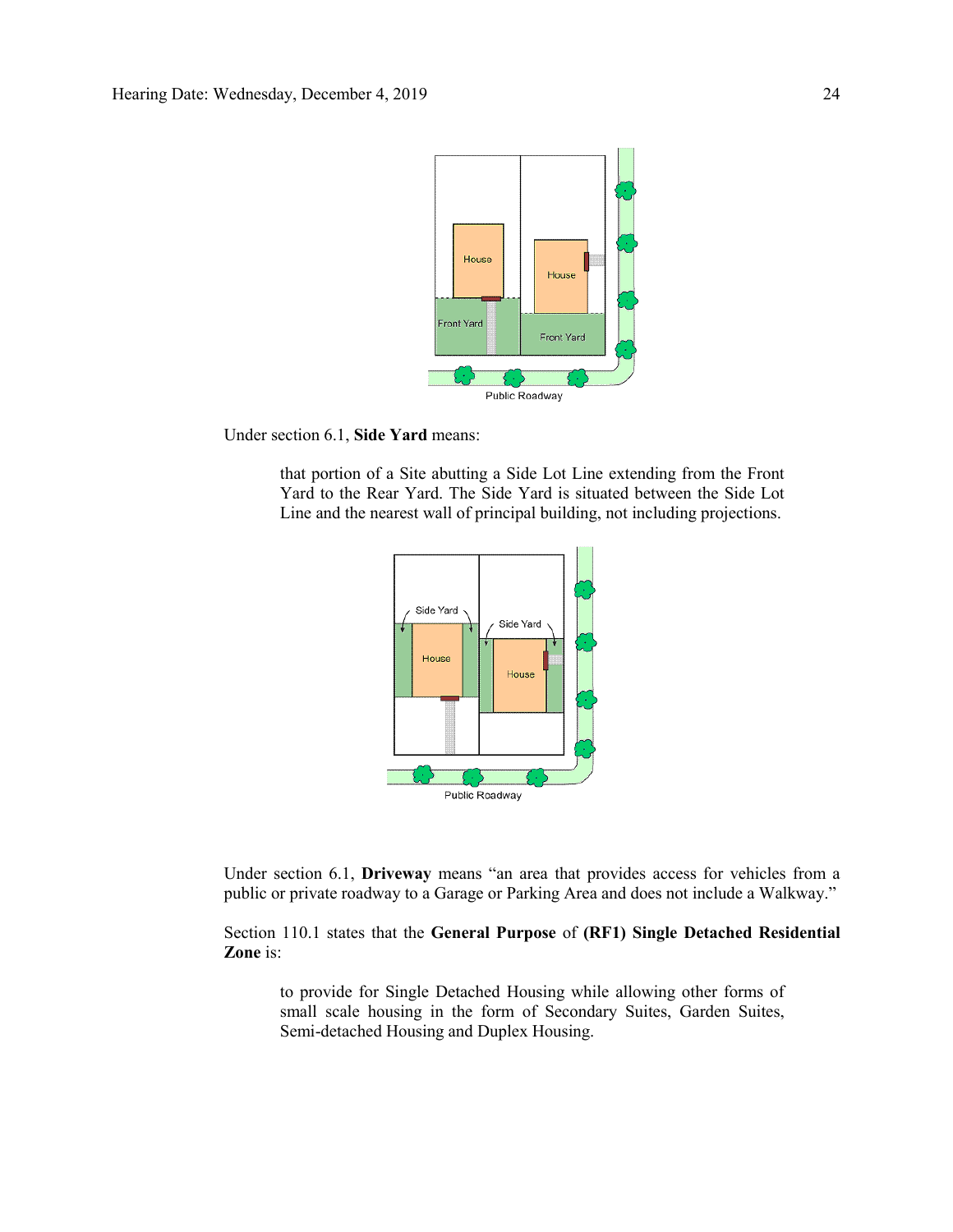### *Objects Prohibited or Restricted in Residential Zones*

- 1. No person shall keep in any part of a Site in any Residential Zone:
	- a. any commercial vehicle, loaded or unloaded, having a maximum gross vehicle weight (G.V.W.R.) exceeding 4 [600](javascript:BSSCPopup() kg;
	- b. more than one commercial vehicle having a maximum gross vehicle weight (G.V.W.R.) of 4 [600](javascript:BSSCPopup() kg or less, for longer than reasonably necessary while loading or unloading such vehicle.
- 2. For the purpose of subsection 45(1) a commercial vehicle means a vehicle that:
	- a. is intended or designed for commercial purposes; or
	- b. is used for commercial purposes.
- 3. On a Site zoned Residential, no person shall keep a large Recreational Vehicle, for any longer than is reasonably necessary to load or unload such vehicle, in the Front Yard or in any Side Setback Abutting a public roadway other than a Lane.
- 4. Notwithstanding Section 45(3), from April 1 to October 31 inclusive, on a Site with no rear Lane, where vehicle access is available through the Front Setback or through the flanking Side Setback, Large Recreational Vehicles shall be parked at a Setback of at least [0.6 m](javascript:BSSCPopup() from the interior edge of the sidewalk, or curb where no sidewalk is present. This distance may be reduced at the discretion of the Development Officer.
- 5. Notwithstanding Section 45(4), the 0.6 m Setback requirement does not apply to any portion of the Recreational Vehicle under [1.0 m](javascript:BSSCPopup() in height where a sidewalk is present.
- 6. For the purposes of subsections 45.3 and 45.4, a "large Recreational Vehicle" shall not include: small utility trailers; camper van conversions; tent trailers; campers which are mounted in trucks; boats; snowmobiles; all-terrain vehicles; jet skis; or motorcycles and trailers to carry them.
- 7. In the Front Yard of any Site in any Residential Zone, or in the case of a corner Site, in the Front Yard or the flanking Side Yard in any Residential Zone:
	- a. vehicles shall not be located on the landscaped portion of the Yard; and
	- b. vehicles shall only be allowed on a Driveway or within an attached or detached Garage.

## Notice to Applicant/Appellant

Provincial legislation requires that the Subdivision and Development Appeal Board issue its official decision in writing within fifteen days of the conclusion of the hearing.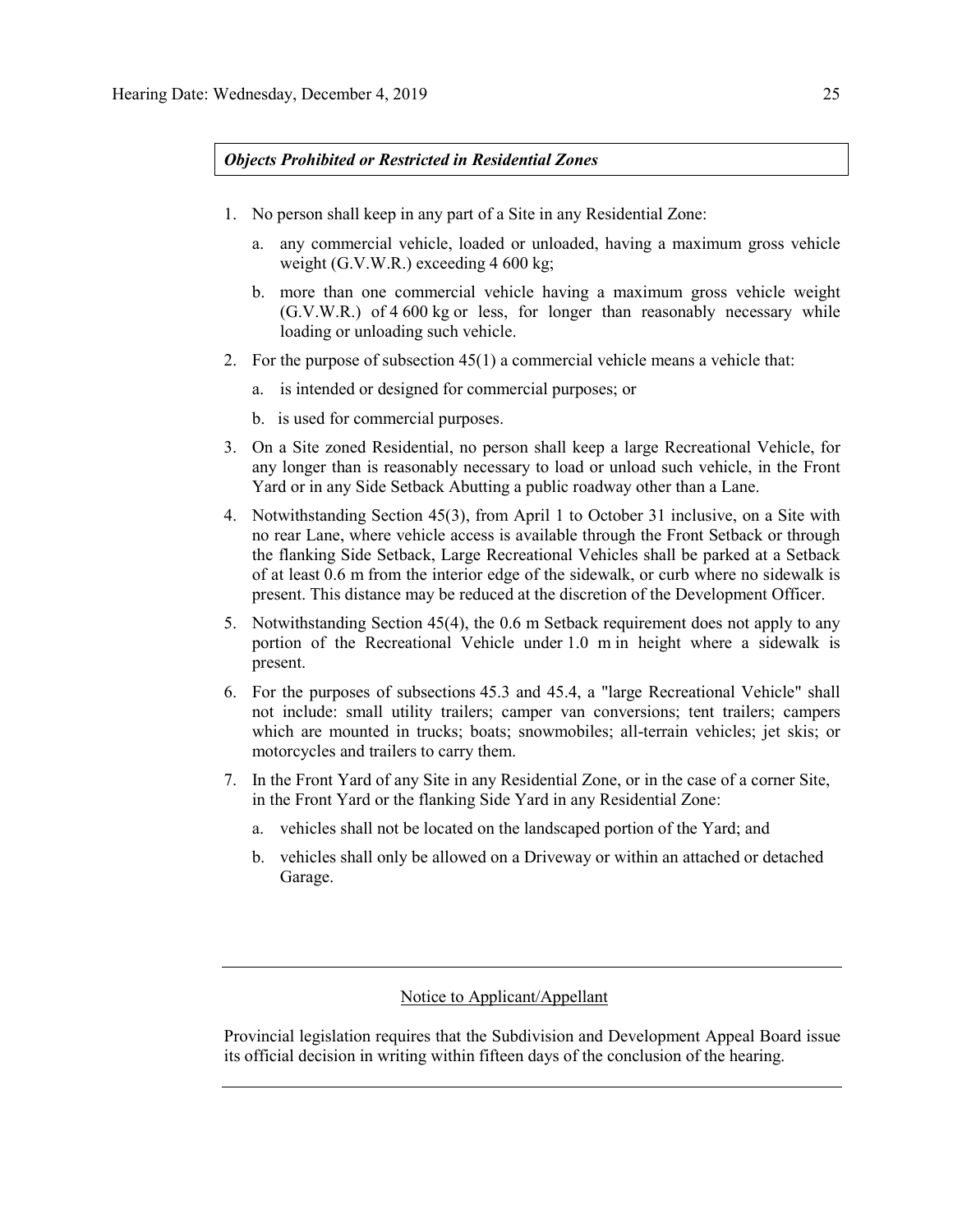Citizen Services Community Standards and Neighbourhoods

| City of Edmonton                      |
|---------------------------------------|
| 2 <sup>nd</sup> Floor, Edmonton Tower |
| 10111 -- 104 Avenue NW                |
| Edmonton, AB T5J 0J4                  |
| k                                     |
| edmonton.ca                           |



Date: October 28, 2019

Reference/File No: 341851203-003

# ORDER

(Issued Pursuant to Section 645 of the Municipal Government Act, R.S.A. 2000 c. M-26)

- TO: **ROBERT MANDIC** 7819-166 AVENUE NW EDMONTON, AB T5Z 3V8
- AND TO: MIRANDA MANDIC 7819 - 166 AVENUE NW EDMONTON, AB T5Z 3V8

RE: Municipal Address: 7819 - 166 AVENUE NW

Legal Description: Plan 0226810 Block 85 Lot 112

Tax Roll Number: 10002151

#### (hereinafter referred to as "the property")

As a result of an inspection of the property on October 25, 2019:

I find that the use of the land is not in accordance with the City of Edmonton Zoning Bylaw (Bylaw 12800) as follows:

#### Section 45: Objects Prohibited or Restricted in Residential Zones

45. (1) No person shall keep in any part of a Site in any Residential Zone:

- (a) any commercial vehicle, loaded or unloaded, having a maximum gross vehicle weight (G.V.W.R) exceeding 4600 kg;
- (b) more than one commercial vehicle having a maximum gross vehicle weight (G.V.W.R) of 4600 kg or less, for longer than reasonably necessary while loading or unloading such vehicle.

#### THEREFORE YOU ARE ORDERED TO:

Remove and refrain from parking any commercial vehicles in the required front yard area. Remove and refrain all vehicles exceeding 4600 kg from residential property and refrain from parking vehicles over this weight on the property in future.

#### YOU MUST COMPLY WITH THIS ORDER BEFORE: November 21, 2019

Officer: Darlene Complaints and Investigations Community Standards Branch

**EMEO#23** 

Telephone: 780-496-5212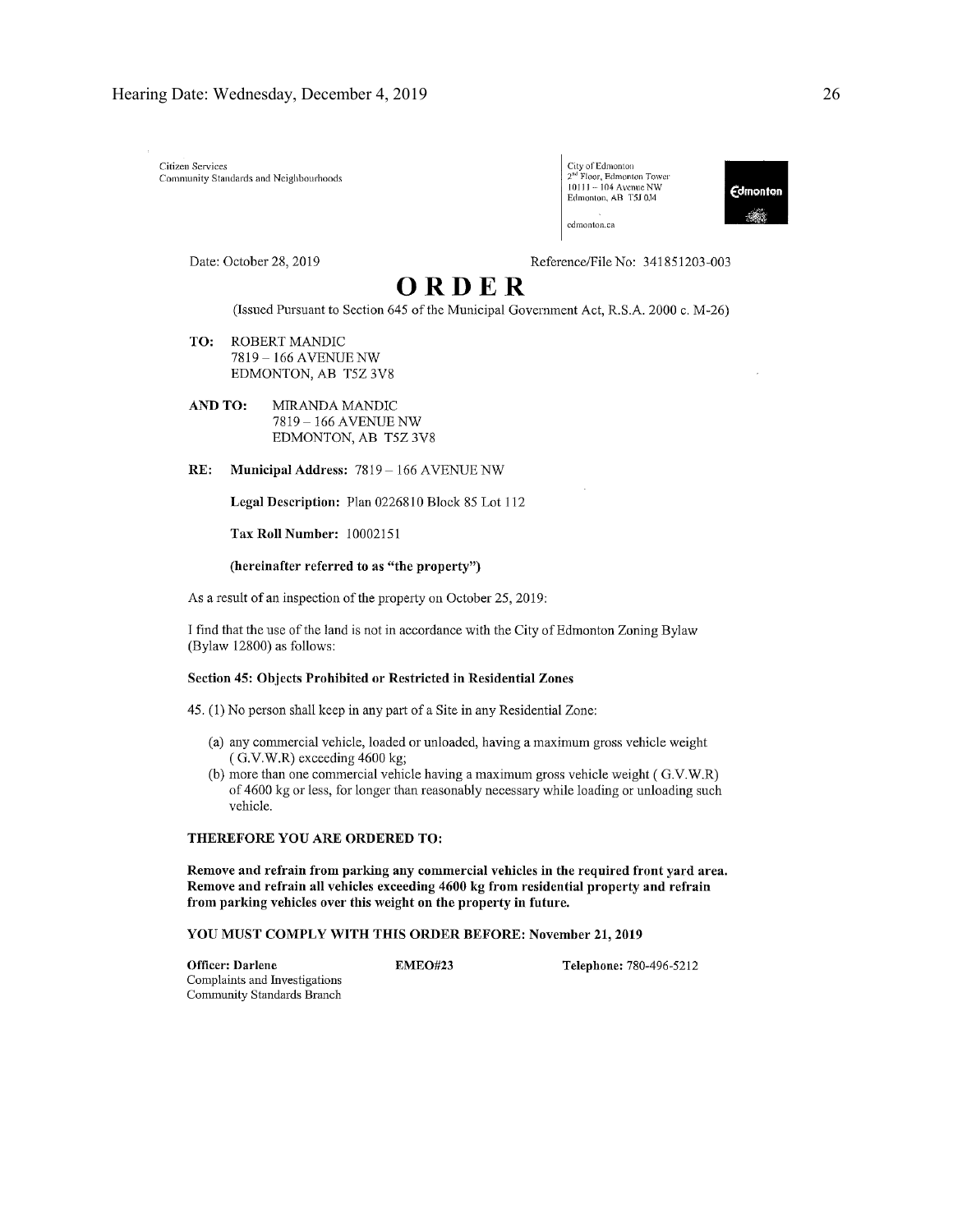$\mathcal{X}^{\mathcal{C}}$ 

#### OFFENCE FOR NON-COMPLIANCE:

Pursuant to Section 557(a.3) of the Municipal Government Act (hereinafter referred to as the "Act") a person who contravenes or does not comply with an order under section 645 is guilty of an offence and liable to prosecution.

Pursuant to Section 566(1) of the Act a person who is guilty of an offence is liable,

- (a) to a fine of not more than  $$10,000$ , or
- (b) to imprisonment for not more than one year,

or to both fine and imprisonment.

#### ADDITIONAL CONSEQUENCES FOR NON-COMPLIANCE:

Pursuant to Section 646(1) of the Act if a person fails or refuses to comply with an order under section 645 the municipality may, enter on the land or building and take any action necessary to carry out the order.

Pursuant to Section 553(1)(h.1) of the Act when an order is carried out under section 646(1) the expenses and costs incurred in carrying out the order may be placed on the tax roll of the property and that amount:

- is deemed for all purposes to be a tax imposed under Division 2 of Part 10 from the date it was added to a) the tax roll, and
- $b)$ forms a special lien against the parcel of land in favour of the municipality from the date it was added to the tax roll.

If you fail to comply with the provisions of this order the City of Edmonton will, at its election, take action to enforce the order by taking whatever actions or measures are necessary to remedy the contravention of the bylaw or to prevent the re-occurrence, and all expenses of which will be placed on the tax roll of the property.

#### PROCEDURE FOR STARTING AN APPEAL OF THE ORDER

Pursuant to section 685(1) of the Act a person affected by an order under section 645 may appeal to the Subdivision and Development Appeal Board.

Pursuant to section 686(1) of the Act an appeal to the Subdivision and Development Appeal Board is commenced by filing a notice of the appeal, containing reasons, with the board within 14 days after the date on which the person is notified of the order under section 645.

Requests for review must be received by:

| Subdivision and Development Appeal Board | Telephone: | (780) 496-6079   |
|------------------------------------------|------------|------------------|
| Office of the City Clerk                 | Fax:       | $(780)$ 496-8175 |
| 10019 – 103 Avenue NW                    |            |                  |
| Edmonton, AB T5J 0G9                     |            |                  |

The Notice of Appeal must be accompanied by a cheque or money order in the sum of \$72.00 payable to the City of Edmonton or it is not considered complete and will not be processed. If you are delivering your notice of appeal in person you may pay with cash.